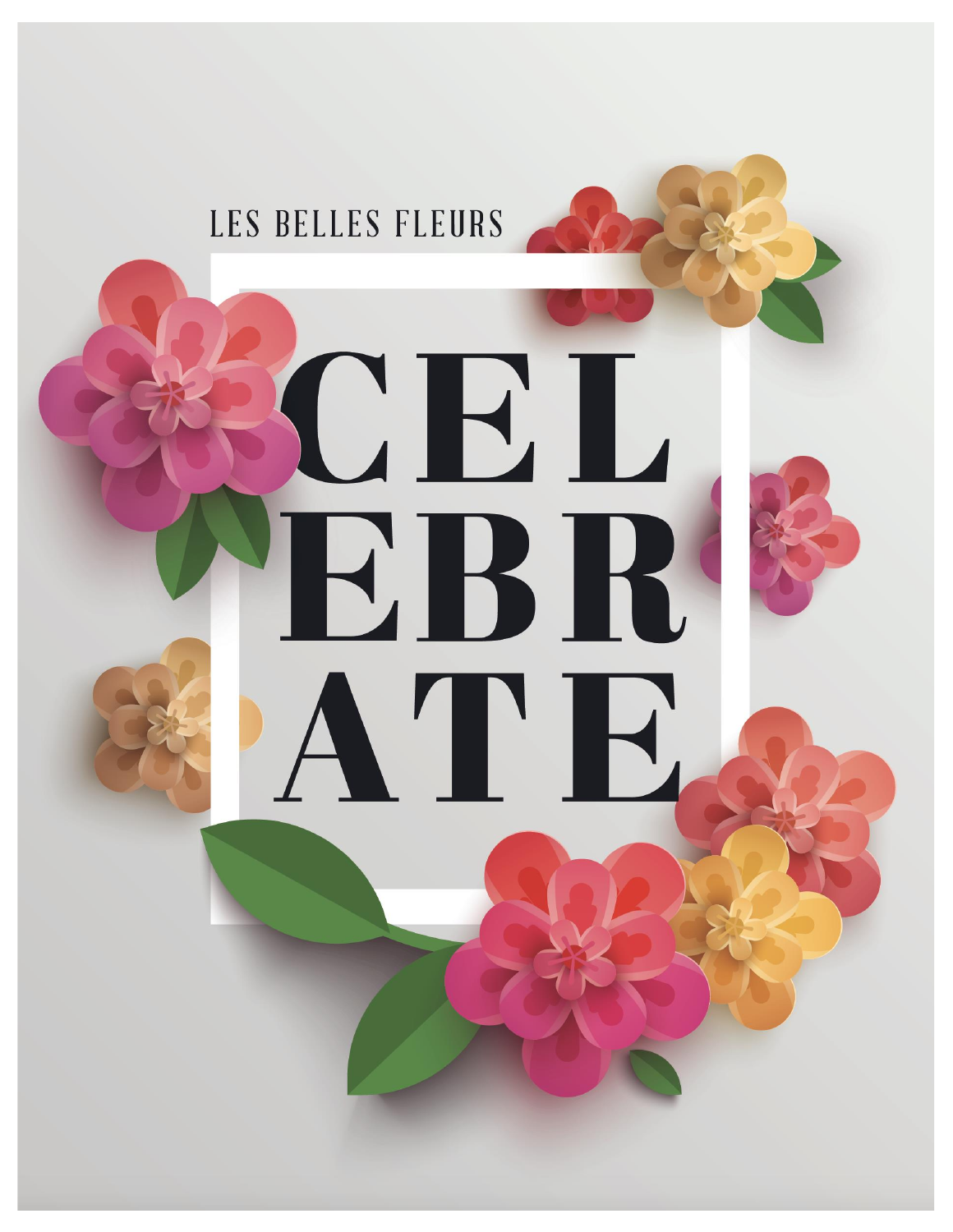The Indianapolis Garden Club Member of The Garden Club of America

presents

# Les Belles Fleurs **CELEBRATE**

A Garden Club of America Flower Show

Woodstock Country Club 1301 W 38th Street Indianapolis, IN 46208

Open to the Public Friday April 22, 2022 – 11:00 a.m. to 3:00 p.m.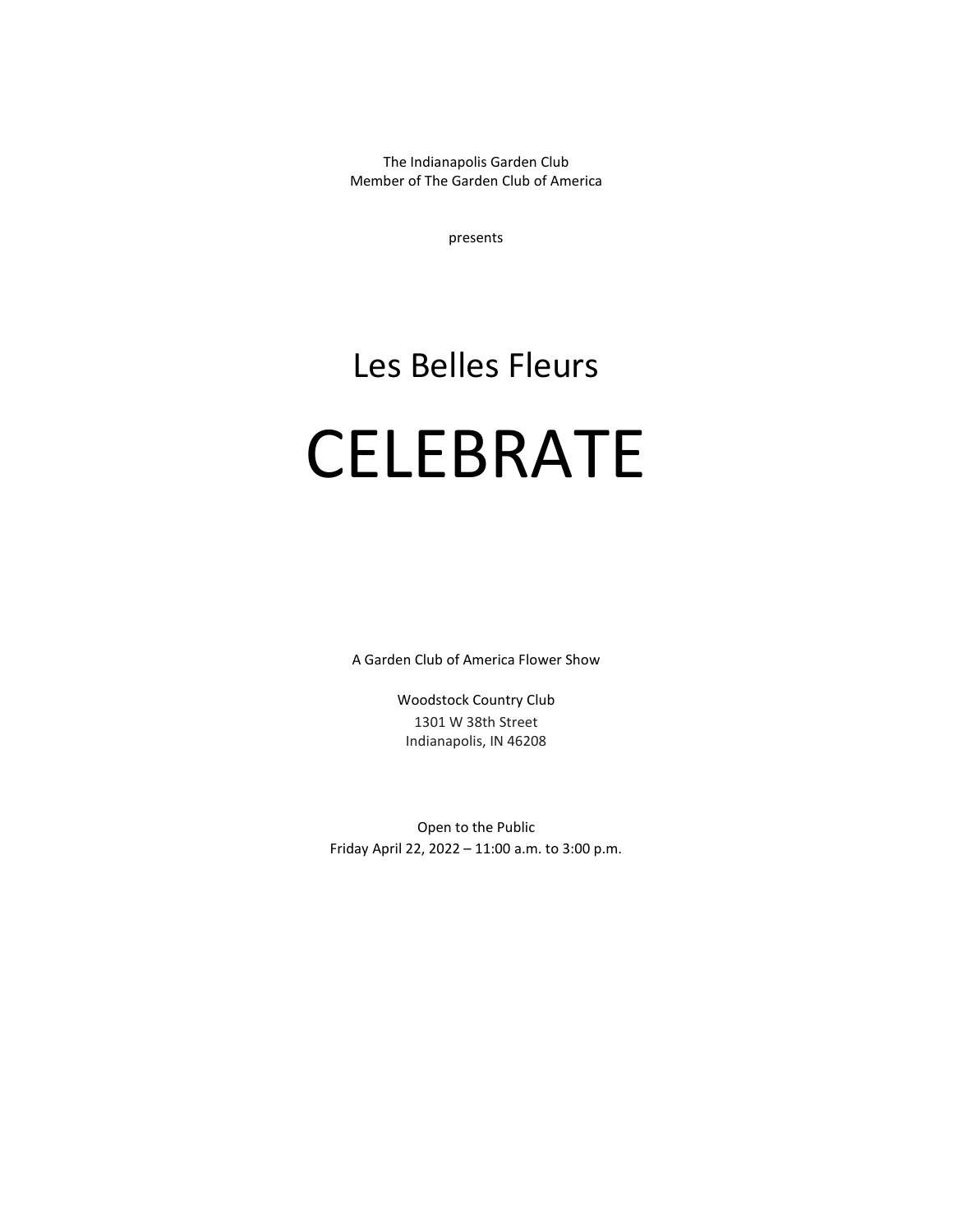The purpose of The Garden Club of America is to stimulate the knowledge and love of gardening; to share the advantage of association by means of educational meetings, conferences, correspondence, and publications; and to restore, improve, and protect the quality of the environment through educational programs and action in the fields of conservation and civic improvement.

The purpose of a flower show is threefold: to set standards of artistic and horticultural excellence; to broaden knowledge of horticulture, floral design, conservation, photography, and other related areas; and to share the beauty of a show with fellow club members and with the public.

The Garden Club of America Flower Show and Judging Guide, July 2020 Edition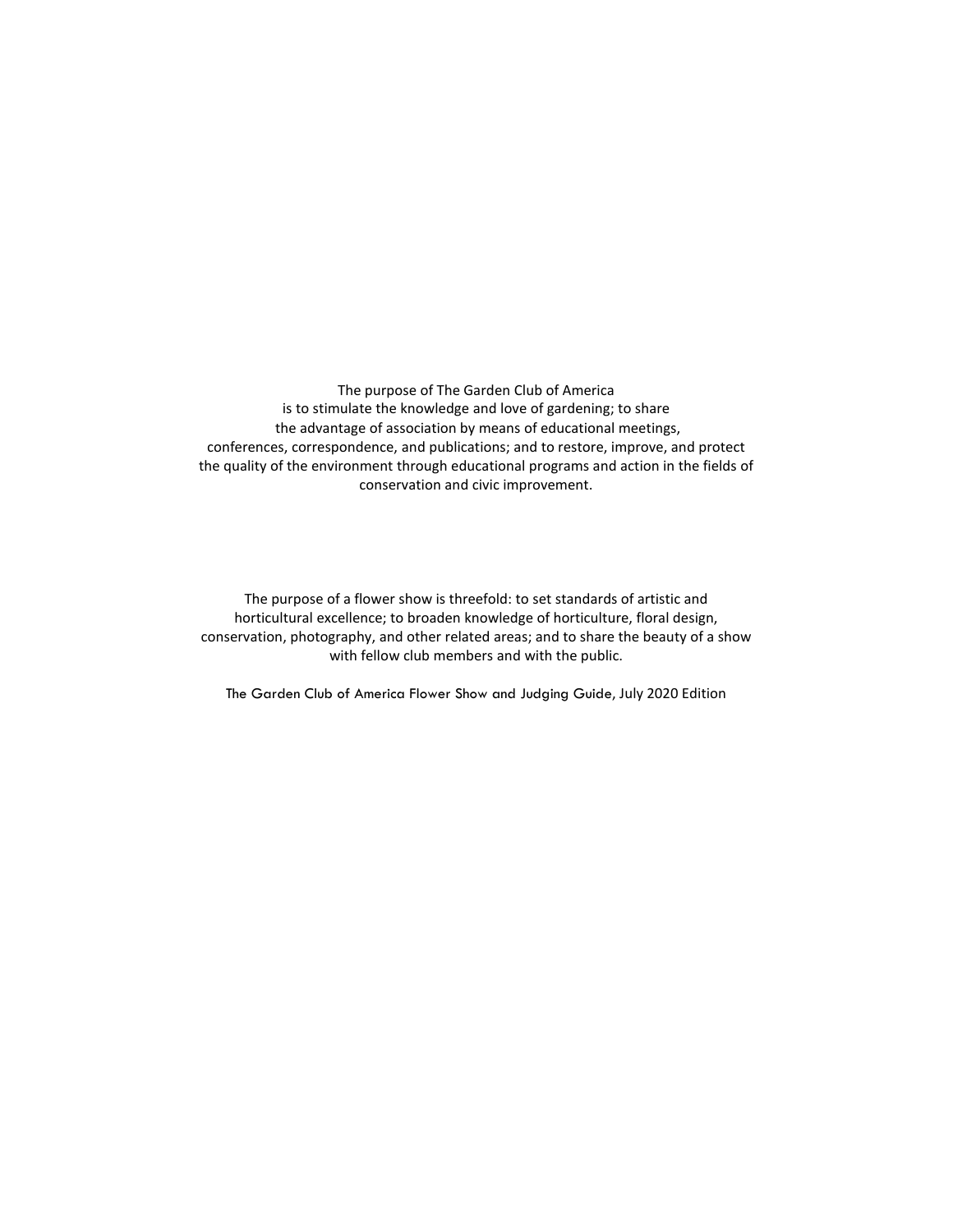## **TABLE OF CONTENTS**

| Division I         |  |
|--------------------|--|
|                    |  |
| <b>Division II</b> |  |
|                    |  |
| Division III       |  |
|                    |  |
| Division V         |  |
|                    |  |
|                    |  |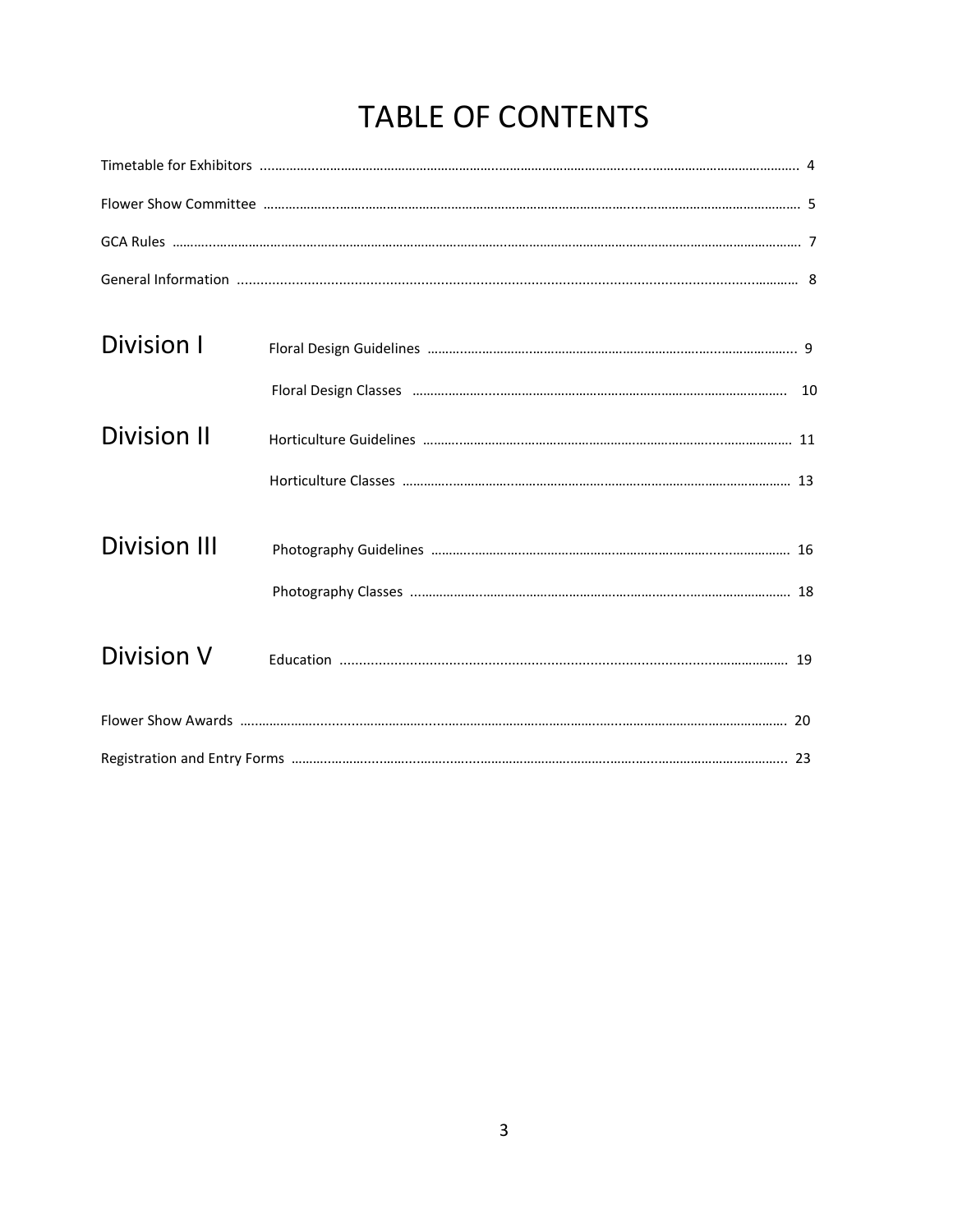### TIMETABLE FOR EXHIBITORS 2022

| October 16, 2019     | Registration Opens for IGC Photography (filled)                                  |
|----------------------|----------------------------------------------------------------------------------|
| November 1, 2019     | Registration Opens for Photography Entries for all GCA members (filled)          |
| February 15, 2020    | Registration Deadline Photography                                                |
| March 21, 2020       | Photography Entry Deadline (Division is filled)                                  |
| October 20, 2021     | Registration Opens for Floral Design and Horticulture                            |
| October 21, 2021     | Horticulture – Six Month Ownership Deadline                                      |
| January 21, 2022     | Horticulture – Three Month Ownership Deadline                                    |
| March 1, 2022        | Registration Deadline for Floral Design & Horticulture Classes (Classes 31 & 32) |
| Thursday, April 21st |                                                                                  |

8:00 – 10:00 AM Entries accepted and passed for Floral Design Photographs placed at Woodstock 8:00 - 10:30 AM Horticulture entries accepted and passed 8:00am - 8:30 am Hort volunteers 8:30 am - 9:10 am Last Name beginning A thru F 9:10 am - 9:50 am Last Name beginning G thru N 9:50 am - 10:30 am Last Name beginning O thru Z 11:00 AM Judges' Luncheon and Briefing 12:00 PM Judging Begins 2:30 PM Flower Show Evaluation 6:00 – 8:00 PM Opening Party

Friday, April 22nd

| $9:30 - 10:30$ AM | Refreshment and Maintenance of Exhibits    |
|-------------------|--------------------------------------------|
| 11:00 AM          | Show opens to the Public                   |
| $3:00$ PM         | Removal of Exhibits and Show Display Items |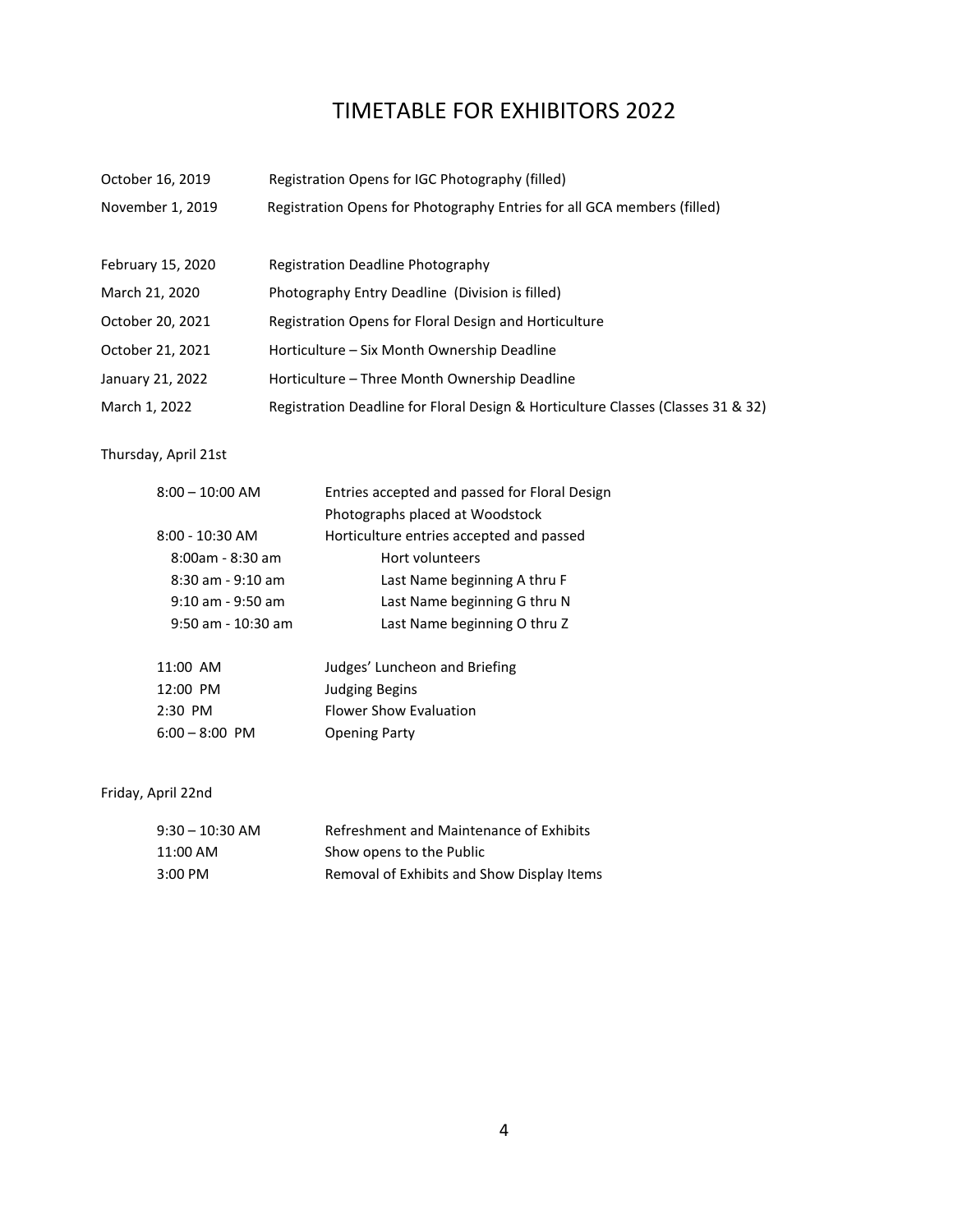### FLOWER SHOW COMMITTEE

| Show Chairmen                      | <b>Beth Seger</b>             | 317-997-5978   | bethseger@hotmail.com          |
|------------------------------------|-------------------------------|----------------|--------------------------------|
|                                    | Jan Sweeney                   | 317-694-3858   | sweeneyjs@aol.com              |
| Club President                     | <b>Betsy Bosway</b>           | 317-319-3881   | bbosway@aol.com                |
| DIVISION CHAIRMEN AND REGISTRATION |                               |                |                                |
| Division I                         | <b>Floral Design</b>          | 317-370-2862   |                                |
|                                    | Michelle Rogers               |                | mldrdr@hotmail.com             |
| Division II                        | Horticulture                  |                |                                |
|                                    | Jessica Stokely               | 317-371-7204   | jstokely@iquest.net            |
|                                    | Pat Jacoby                    | 317-257-4281   | patjacoby@gmail.com            |
| Division III                       | Photography                   |                |                                |
|                                    | Pam Mahoney                   | 317-501-7009   | pammahoney8021@gmail.com       |
|                                    | Anne Shane                    | 317-443-8892   | annekshane@gmail.com           |
| Division V                         | Education                     |                |                                |
|                                    | <b>Brook Johnson</b>          | 317-753-5552   | koorbjohn@aol.com              |
|                                    | Elizabeth Rudolph             | 317-694-4971   | elizabethrudolph62@gmail.com   |
| <b>COMMITTEE CHAIRMEN</b>          |                               |                |                                |
| Awards                             | <b>Alice Hillis</b>           | 317-691-8003   | aghillis422@gmail.com          |
|                                    | <b>Tracy Holt</b>             | 317-414-5200   | tracyholt@holtconstruction.com |
| Calligraphy                        | Pam Hazelett                  | (317) 645 3774 | salatich@gmail.com             |
| Clerks                             | Floral Design and Photography |                |                                |
|                                    | Linda Ford                    | 317-407-7772   | mford105011@gmail.com          |
|                                    | Horticulture                  |                |                                |
|                                    | Gretchen Witt                 | 317-362-6642   | gw@gretchenwitt.net            |
| Judges                             | Jan Sweeney                   | 317-694-3858   | sweeneyjs@aol.com              |
| Luncheon                           | Gina Bremner                  | 317-408-1943   | ginabremner@aol.com            |
|                                    | Janet Nie                     | 317-403-6311   | janetgnie@gmail.com            |
| Dinner                             | Amy Cooke                     | 317-797-0554   | amywcooke@gmail.com            |
|                                    | Claudia Hapak                 | 317-370-3680   | claudiahapak@gmail.com         |
| Hospitality                        | Sue Welch                     | 317-255-5990   | suewelch5990@gmail.com         |
| <b>Opening Party</b>               | Lindsay Thornton              | 317-752-5289   | lindselder@yahoo.com           |
|                                    | Kasey Wakefield               | 317-250-7407   | kaseywakefield@gmail.com       |
| <b>Opening Party Tickets</b>       | Pam Hazelett                  | 317-645-3774   | salatich@gmail.com             |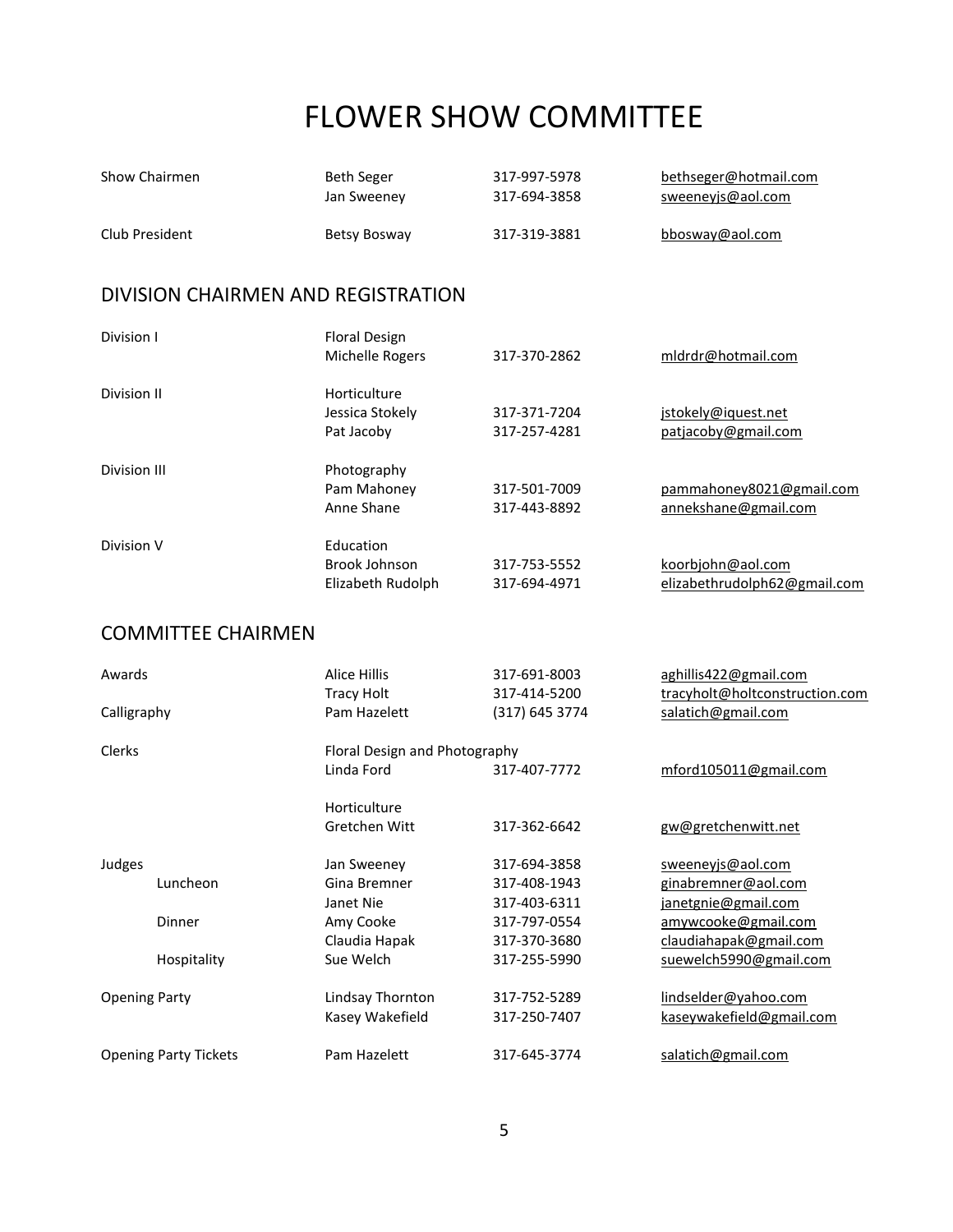| Publicity | <b>Beth Seger</b><br>Jan Sweeney | 317-997-5978<br>317-694-3858 | bethseger@hotmail.com<br>sweeneyjs@aol.com |
|-----------|----------------------------------|------------------------------|--------------------------------------------|
| Printing  | <b>Beth Seger</b>                | 317-997-5978                 | bethseger@hotmail.com                      |
| Schedule  | Amy Cooke                        | 317-797-0554                 | amywcooke@gmail.com                        |
| Treasurer | Lara Knitter                     | 317-997-0360                 | laraknitter@me.com                         |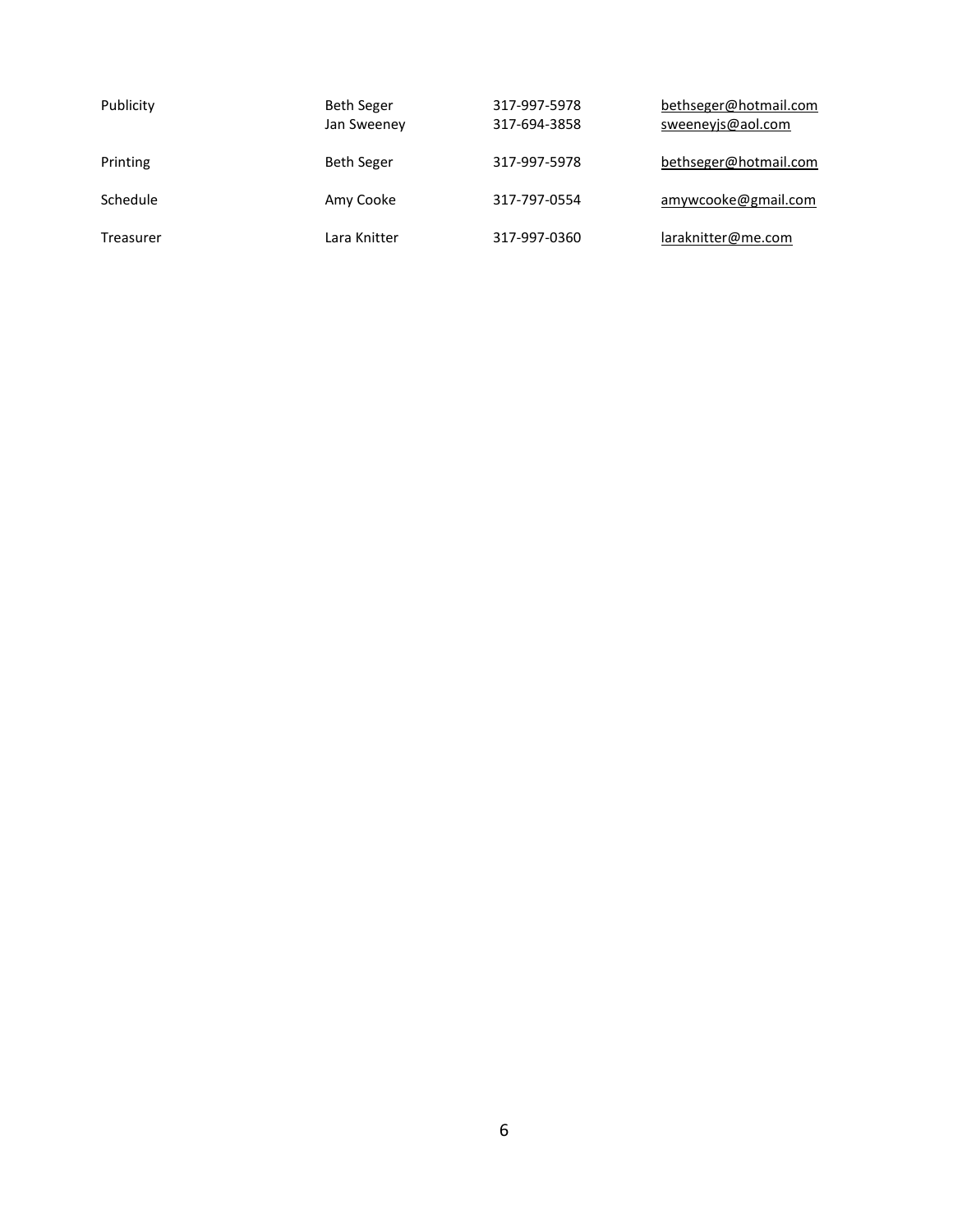### GCA RULES

- 1. Please carefully read and follow GCA Flower Show Rules, General Information, and Division Guidelines. All rules as stated in The Garden Club of America Flower Show and Judging Guide, July 2020 Edition shall apply.
- 2. All plant material must be correctly identified with the botanical and common names, if possible. Accepted references for nomenclature are: AHS A-Z Encyclopedia of Garden Plants, The Plant List at [www.theplantlist.org,](http://www.theplantlist.org/) International Plant Names Index at [www.ipni.org](http://www.ipni.org/) or [http://www.internationalplantnames.com;](http://www.internationalplantnames.com/) Plant Systematics at [www.plantsystematic.org,](http://www.plantsystematic.org/)
- 3. The Garden Club of America expects all exhibitors to be aware of the need to promote conservation of endangered and threatened plants. Plants collected in the wild and listed by the Indiana Natural Heritage Program may not be exhibited in any flower show sponsored by a GCA club. Cultivated plant material listed by the Indiana Natural Heritage Program may be exhibited if accompanied by a typed card stating that it has not been collected from the wild or that it was collected out-of-state and giving information concerning its cultural requirements and methods of propagation. Natural Heritage Program lists of endangered plant material will be available before and during the show from the division chairmen and are available online at [http://plants.usda.gov/t](http://plants.usda.gov/)hreat.html.
- 4. Plant material showing evidence of insects or disease must be removed immediately from the exhibition area. This rule will be enforced at any time during the show, whenever the problem is identified.
- 5. Locally invasive plants, diseased plant material, artificial plant material, live animals (including fish), taxidermy, natural birds' nests, feathers of any kind and protected sea life, are not permitted. <http://plants.usda.gov/java/noxiousDriver>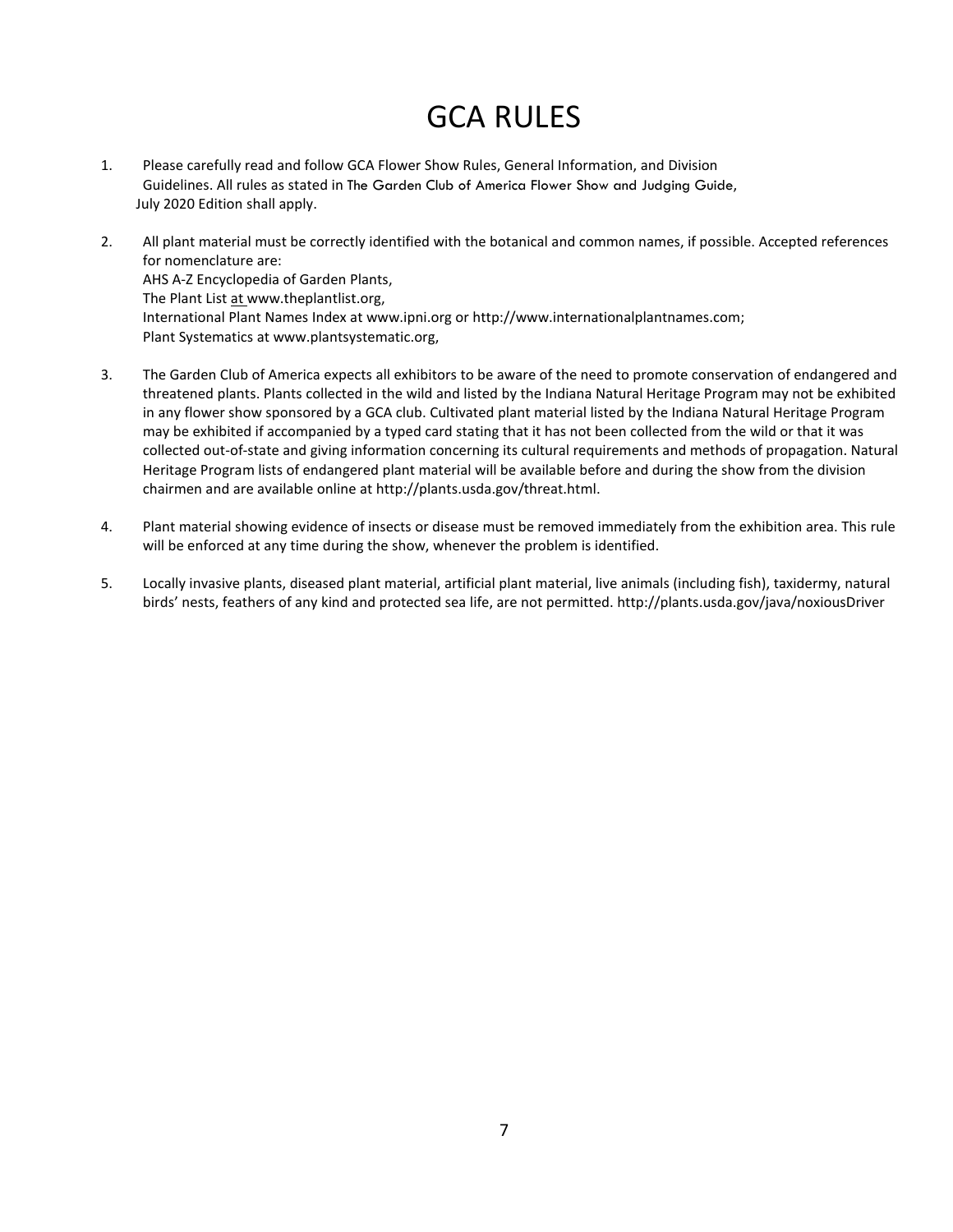### GENERAL INFORMATION

- 1. Entries are open to all GCA club members.
- 2. Registration is required for all classes in Floral Design and Photography. Registration for Horticulture Division is required for classes 31 & 32. Registration forms are provided at the back of the schedule. Classes will be filled in the order registration forms are received according to the postmark/fax/email date and time.
- 3. Entering a show constitutes permission to use images of the submitted content in all GCA channels of communication.
- 4. While The Garden Club of America and The Indianapolis Garden Club will exercise due caution in safeguarding exhibits, responsibility for damage, loss or personal injury cannot be assumed.
- 5. Any clarification or change in the rules, as originally stated in the schedule, shall be communicated promptly in writing by the division chairman to all exhibitors in the class and, at the show, to the judges and to the passing committees.
- 6. An entry card must accompany each entry. Entry cards will be available at the show and upon request from the entry or division chairmen, in advance of the show. Information required on the entry card must be completed in black waterproof medium.
- 7. The passing committee must pass each entry before an exhibitor may leave the show area. The passing committee reserves the right to refuse any entry that does not conform to the rules of the schedule. The exhibitor has the option of correcting the entry, if time permits. If not corrected, the entry cannot be judged, but may remain in place, marked "For Exhibition Only" with a brief, constructively worded statement explaining why it was not judged. The judges may not disqualify any entry passed by the passing committee,unless evidence of insect infestation or disease is identified.
- 8. Once an entry is passed, the exhibitor(s) must immediately leave the show floor. The only exception will be flower show committee members who have entered and been passed according to the timetable. A passed entry may not be touched again by the exhibitor until after judging and then only to carry out necessary maintenance.
- 9. Only participating judges and clerks will be allowed on the show floor during judging. Flower Show Chairmen and Division Chairmen should remain nearby but off the show floor until needed.
- 10. All containers and accessories must be inconspicuously labeled with the exhibitor's name.
- 11. A novice is an individual exhibitor who has not won a first place ribbon or a GCA Special Award in the division entered at a GCA Flower Show, GCA Major Flower Show or Sanctioned Non-GCA Major Flower Show. An exhibitor winning a blue in a GCA Flower Show is still considered a novice in a GCA Major Flower Show or in a Sanctioned Non-GCA Major Flower Show or in another division of any flower show. In addition, an exhibitor who has won a blue or Special Award in a GCA Major Flower Show or Sanctioned Non-GCA Major Flower Show is no longer a novice in any level of GCA Flower Shows in the division won. Only individual novice exhibitors are eligible to receive the GCA Novice Awards or the Sandra Baylor Novice Floral Design Award. A novice exhibitor will be identified on the entry card, following the initial judging.
- 12. A statement of intent is required for all Division I classes and must be submitted at the time of passing. The statement must be no more than 25 words, typed or printed in waterproof medium on a 4"x 6", white, unlined card.
- 13. The Educational component for this show is Division V, Celebrate Native Plants, on page 19.
- 14. All exhibits must remain in place and in show condition until fifteen minutes following the show closing time.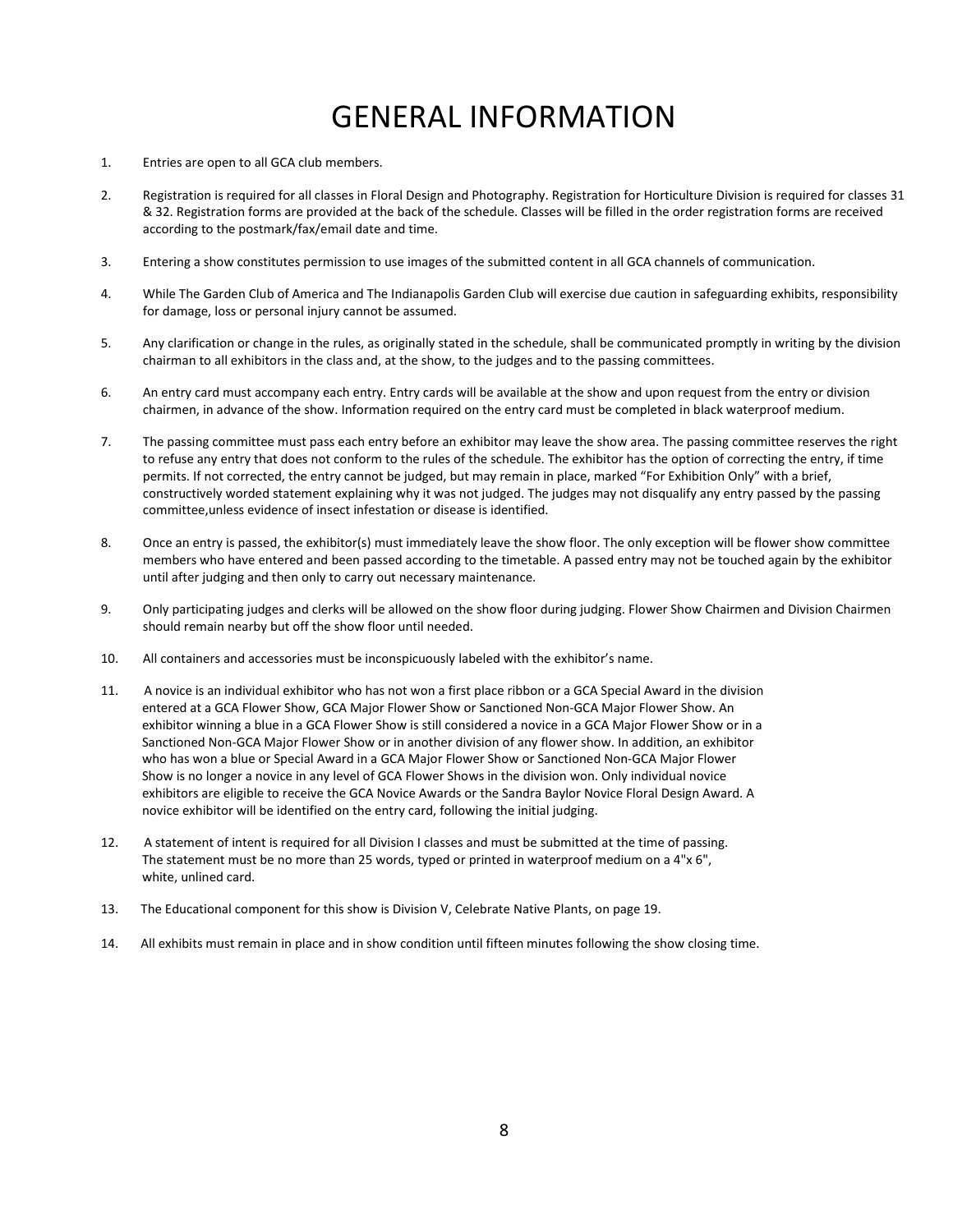### DIVISION I Floral Design Guidelines

- 1. Please carefully read and follow the GCA Rules, General Information, and Timetable for Exhibitors.
- 2. An exhibitor is permitted only one entry per class but may enter more than one class. The exhibitor(s) under whose name(s) the entry has been registered must create and complete the design. No more than two exhibitors may execute a design. All participants must be listed. Only listed exhibitors and show personnel may be on the show floor at the time of entry.
- 3. If forced to withdraw, an exhibitor must notify the registration chairman and class consultant, and find a substitute unless there is a waiting list for the class.
- 4. Mechanics should not be visible unless they are an integral part of the design.
- 5. Designs may be executed off-site and brought to the show completed.
- 6. Anything not prohibited in the GCA rules, Floral Design Division Guidelines, or individual class descriptions is permitted.
- 7. All entries must include fresh and/or dried plant material. Fresh plant material must be in water or conditioned in such a way as to remain in pristine form while on exhibition. Rooted plant material is allowed provided no soil is attached. An entry not maintained in show condition may have its award removed.
- 8. The use of cut fruits and vegetables is prohibited.
- 9. Judging will be based on the principles of design: balance, contrast, dominance, proportion, rhythm, and scale; and the elements of design: light, space, line, form, color, texture, pattern, and size. Creativity is important, as are distinction, conformance to, and interpretation of the class and schedule.
- 10. Tables will be covered with a cloth by the committee and the exhibitor may place an overlay. Tables may not be moved and the diameter of the table may not be enlarged.
- 11. Questions regarding class requirements may be directed to class consultant and/or division chairman. Detailed staging information for all classes will be sent after receipt of entry registration.
- 12. Entries will be judged according to the following point scales:

| <b>Functional Table</b>     |     | <b>Floral Design</b> |           |  |
|-----------------------------|-----|----------------------|-----------|--|
| <b>Floral Design</b>        | 20  | Design               | 35        |  |
| Overall Design              | 25  | Interpretation       | 20        |  |
| Interpretation & Creativity | 15  | Creativity           | 20        |  |
| Color & textural harmony    | 15  | <b>Distinction</b>   | 15        |  |
| Conformance                 | 15  | Conformance          | <u>10</u> |  |
| Distinction                 | 10  | <b>Total Points</b>  | 100       |  |
| <b>Total Points</b>         | 100 |                      |           |  |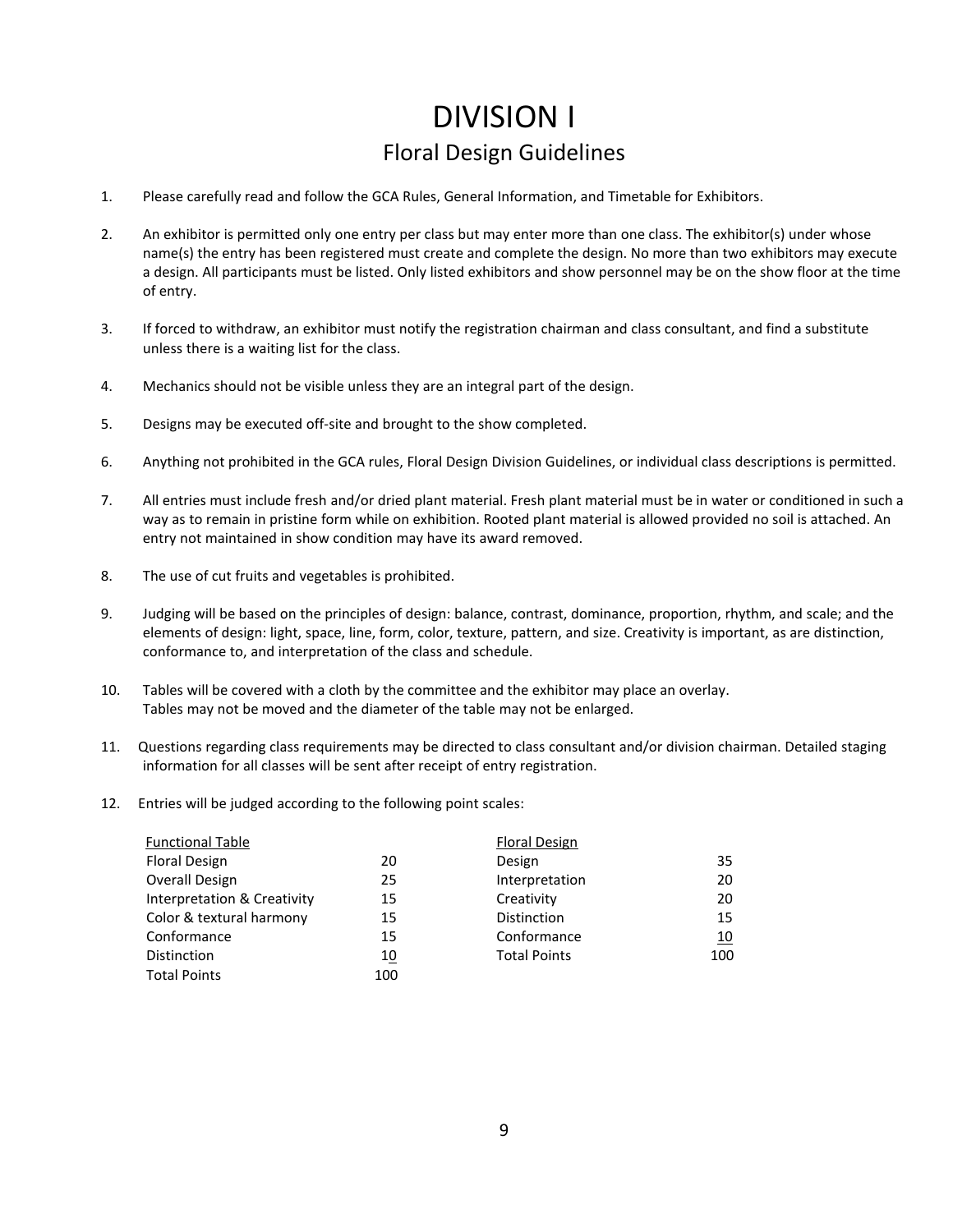### Class Consultant: Amy Cooke / [amywcooke@gmail.com](mailto:amywcooke@gmail.com) / 317-797-0554

A functional table celebrating a birthday. Staged on a 30" round x 30" high table. Black floor length covering will be

Functional table: a table exhibit arranged for dining committeeing dishes, glassware, linens, and floral design(s)

Class 3: Celebrate Spring 6 entries

A hat designed of primarily fresh plant material.

with or without other components. FS&JG, 2020

Staged using a white Styrofoam head 18" tall on a banquet table 6' long x 30" wide x 30" high. Two entries per table. Design may not exceed 24" in width. Black floor length covering will be provided by the committeee. Manufactured hats or hat forms may not be used. Head form available upon registration and may not be altered in any way. Viewed from all sides.

Class Consultant: Helen Miles / [hmiles80@gmail.com](mailto:hmiles80@gmail.com) / 317-441-4005

Class 4: A Monumental Celebration 6 entries

Monument Circle has served as the literal and figurative center of Indianapolis since 1820.

A design incorporating a circle staged on a 36" round x 42" high cocktail table. Black floor length covering will be provided by the committeee. Viewed from all sides.

Class Consultant: Cathy Lawson / [cathywoodlawson@gmail.com](mailto:cathywoodlawson@gmail.com) / 317-251-1934

### DIVISION I Floral Design Classes

#### Celebrate Design

Monochromatic design: a design incorporating plant material of just one color, committeeing the shades and tints of the hue. A small amount of green foliage is allowed with the chosen single color; small bit of attached nonconforming floral parts are permitted e.g. the yellow center of a purple aster. Unless stated in the schedule, the

Class 1: Celebrate LOVE 6 entries

A monochromatic design staged on a 36" round x 42" high cocktail table.

container, bases and/or stands do not need to be the same color. FS&JG, 2020

Class Consultant: Hilary Salatich / [hilarysalatich@gmail.com](mailto:hilarysalatich@gmail.com) / 317-946-5959

provided by the committeee. Overlay permitted. Viewed from all sides.

Black floor length covering will be provided by the committeee. Viewed from all sides.

Class 2: Celebrate LIFE 6 entries and the control of the control of the control of the control of the control of the control of the control of the control of the control of the control of the control of the control of the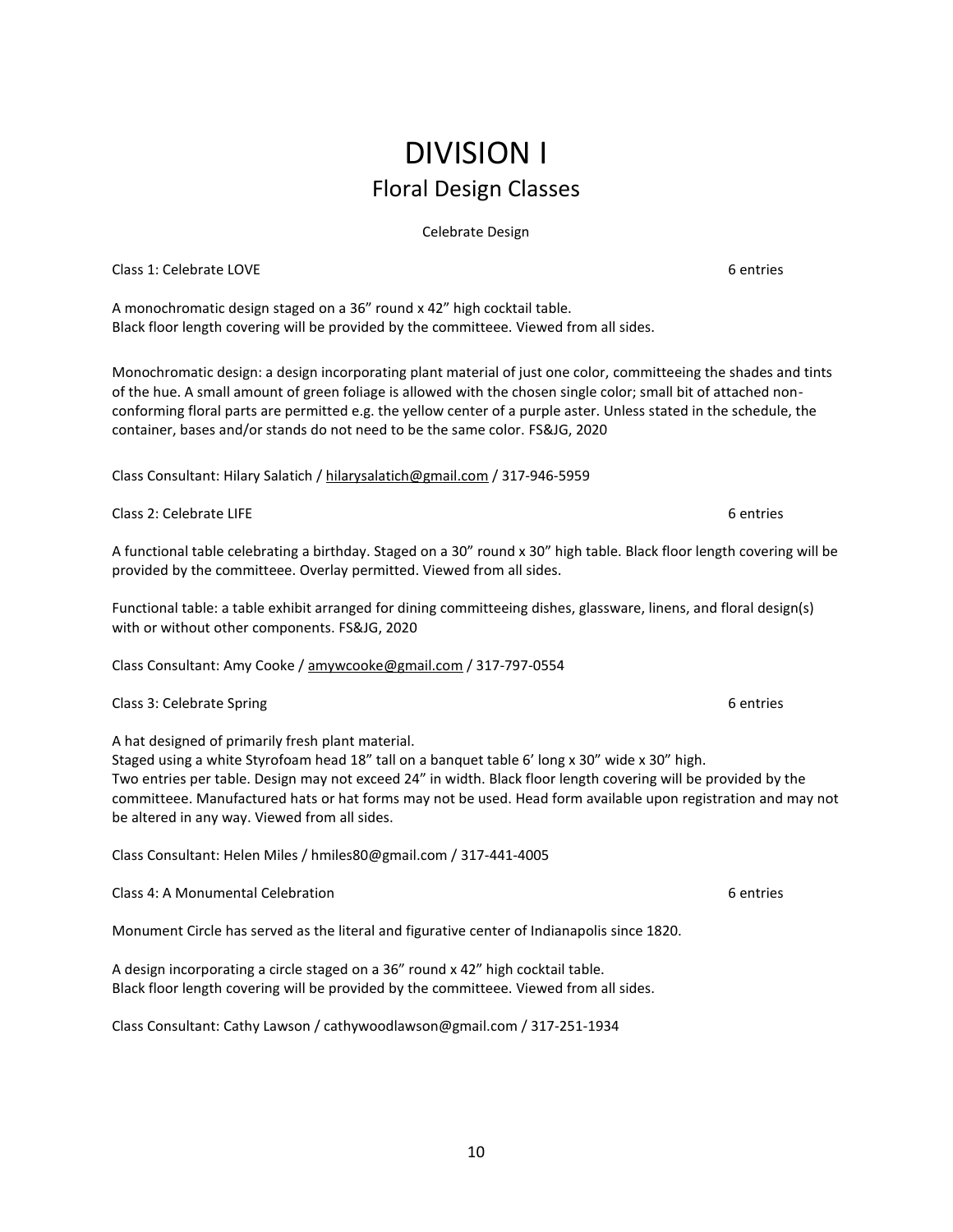### DIVISION II Horticulture Guidelines

- 1. Please carefully read and follow the GCA Rules, General Information, and Timetable for Exhibitors.
- 2. Entries must have been owned and grown by the exhibitor for a minimum of three months, unless otherwise stated in the schedule.
- 3. Entries eligible for the **Catherine Beattie Medal** and/or the **Clarissa Willemsen Horticulture Propagation Award** must have been in the possession of the exhibitor for at least six months and will be identified on the entry card. A propagation card with dates and methods must accompany entries eligible for the **Clarissa Willemsen Horticulture Propagation Award**.
- 4. An exhibitor may submit three entries per class, provided each is a different species or cultivar.
- 5. All entries propagated by the exhibitor must be identified with details of the method and relevant date(s) of propagation on an accompanying Propagation Card.
- 6. Mats, stands, and saucers are not allowed, unless otherwise stated. Unobtrusive staking and ties are allowed.
- 7. Classes may be subdivided and entries moved and/or reclassified at the discretion of the horticulture committee and/or the judges. Plants trained as bonsais are not meant to be judged and therefore not to be entered in competition.
- 8. Containers are measured at the diameter or the diagonal of the widest point on the inside of the rim at the soil line.
- 9. One key card (diagram or plant list) is required when multiple species or cultivars are exhibited in the same container and/or propagation information is applicable. Key card must be a 4"x 6" white, unlined card and completed in black waterproof medium. A 4" x 6" photograph with identifying numbers may be used.
- 10. Container-grown plants should be exhibited in containers that are clean, unobtrusive, and compatible with the exhibit. Terracotta clay pots are preferred. Other options include stone-like (Hypertufa), wire baskets, slatted orchid baskets, and plants mounted on driftwood. Disguised double potting and top dressing are permitted; top dressing must not float when watered.
- 11. The committee will provide containers and wedging materials for all cut specimens except branches in Classes 17-26. Exhibitor is to anchor specimen in own clear glass bottle.
- 12. A dot with the entry number on it should be affixed to the container to ensure an entry card, separated from the exhibit container during staging, can be returned to the proper entry before judging.
- 13. The committee will water the exhibits if instructed to do so in writing. Notify division chairman at the time of entry with written instructions for watering.
- 14. Entries will be judged according to the following point scales from the FS&JG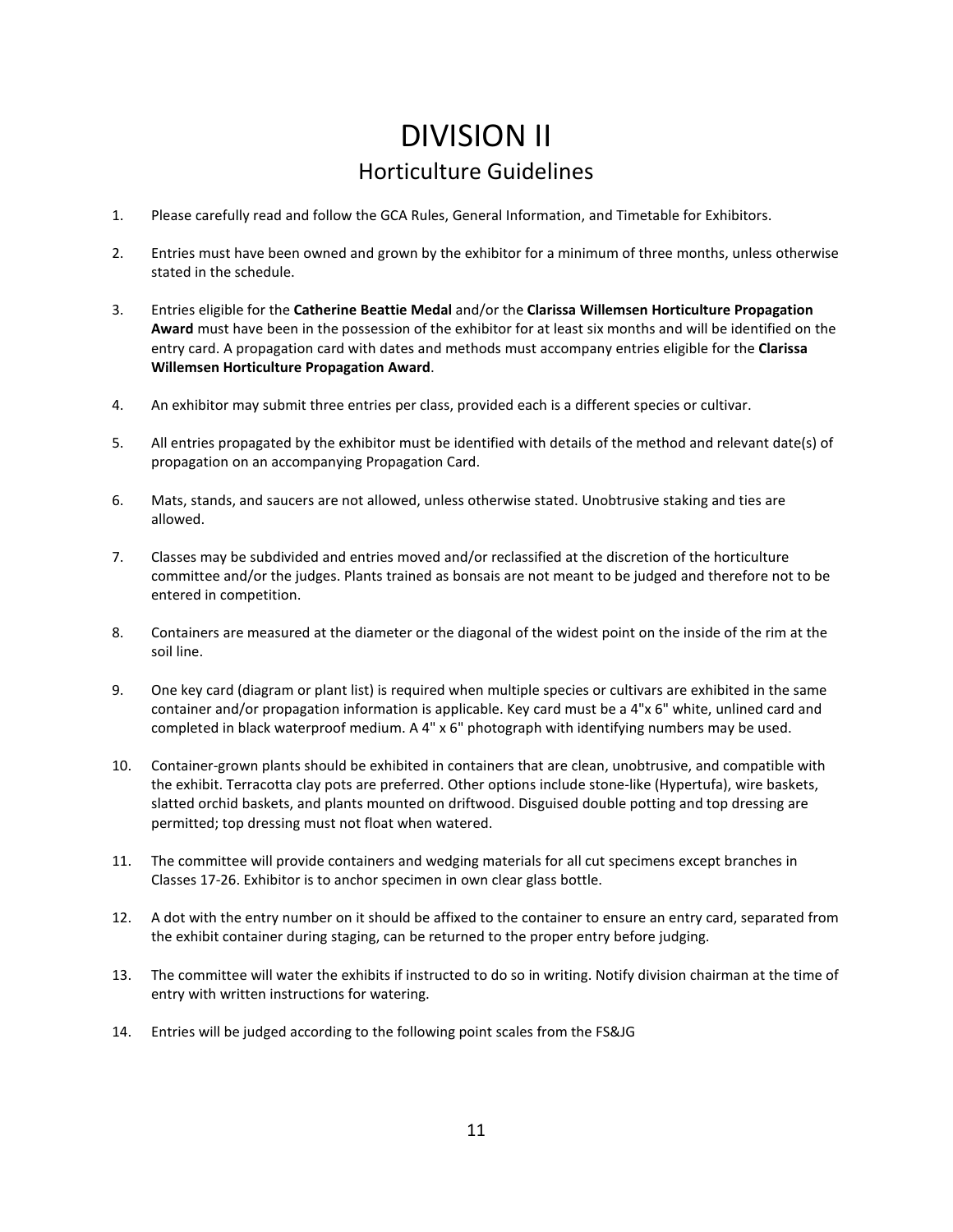| <b>Branches / Evergreen</b><br>Condition<br>Form of branch<br>Grooming<br>Distinction<br><b>Total Points</b> | 40<br>40<br>10<br>10<br>100 |  |
|--------------------------------------------------------------------------------------------------------------|-----------------------------|--|
| <b>Branches / Flowering or Berried</b>                                                                       |                             |  |
| Amount of flowers or fruit                                                                                   | 25                          |  |
| Quality of flowers or fruit                                                                                  | 25                          |  |
| Condition                                                                                                    | 20                          |  |
| Grooming                                                                                                     | 15                          |  |
| Form of branch                                                                                               | 10                          |  |
| Distinction                                                                                                  | $\overline{5}$              |  |
| Total Points                                                                                                 | 100                         |  |
| <b>Bulbs</b>                                                                                                 |                             |  |
| Exhibit as a whole                                                                                           | 40                          |  |
| Bloom                                                                                                        | 40                          |  |
| Stem                                                                                                         | 10                          |  |
| Foliage attached to stem                                                                                     | 10                          |  |
| <b>Total Points</b>                                                                                          | 100                         |  |
| Cut Flowers / Stem                                                                                           |                             |  |
| <b>Flower Form</b>                                                                                           | 15                          |  |
| Substance                                                                                                    | 15                          |  |
| Color                                                                                                        | 10                          |  |
| Size                                                                                                         | 15                          |  |
| Foliage and stem                                                                                             | 25                          |  |
| Balance and proportion                                                                                       | 10                          |  |
| Condition and grooming                                                                                       | 10                          |  |
| <b>Total Points</b>                                                                                          | 100                         |  |
| <b>Cut Flowers</b>                                                                                           |                             |  |
| (spike, stalk or multiple-flowered stem)                                                                     |                             |  |
| <b>Flower Spacing</b>                                                                                        | 15                          |  |
| Number                                                                                                       | 15                          |  |
| Substance                                                                                                    | 15                          |  |
| Color                                                                                                        | 10                          |  |
| Size                                                                                                         | 10                          |  |
| Stem length and strength                                                                                     | 15                          |  |
| Foliage                                                                                                      | 10                          |  |
| Condition and grooming                                                                                       | 10                          |  |
| <b>Total Points</b>                                                                                          | 100                         |  |

| <b>Daffodils</b>                   |                |
|------------------------------------|----------------|
| Condition                          | 20             |
| Form                               | 20             |
| Substance & texture                | 15             |
| Color                              | 15             |
| Pose                               | 10             |
| Stem                               | 10             |
| Size                               | <u>10</u>      |
| <b>Total Points</b>                | 100            |
| <b>Flowering / Fruiting Plants</b> |                |
| Cultural perfection                | 40             |
| Quality of flower/fruit            | 25             |
| Grooming                           | 15             |
| Form and size of plant             | 10             |
| Color                              | 5              |
| Foliage                            | $\overline{5}$ |
| <b>Total Points</b>                | 100            |
| <b>Foliage Plants</b>              |                |
| Cultural perfection                | 45             |
| Form                               | 15             |
| Grooming                           | 15             |
| Distinction                        | 15             |
| Color effect                       | <u>10</u>      |
| <b>Total Points</b>                | 100            |
| <b>Orchids</b>                     |                |
| Form of flower                     | 30             |
| Color of flower                    | 30             |
| Other                              | 40             |
| Size of flower                     |                |
| Substance & texture                |                |
| Habit & arrangement                |                |
| of inflorescence(s)                |                |
| Floriferousness                    |                |
| <b>Total Points</b>                | 100            |
| Parent/Child                       |                |
| <b>Cultural Perfection</b>         | 50             |
| Difficulty of Propagation          | 20             |
| Maturity                           | 20             |
| Distinction                        | 10             |
| <b>Total Points</b>                | 100            |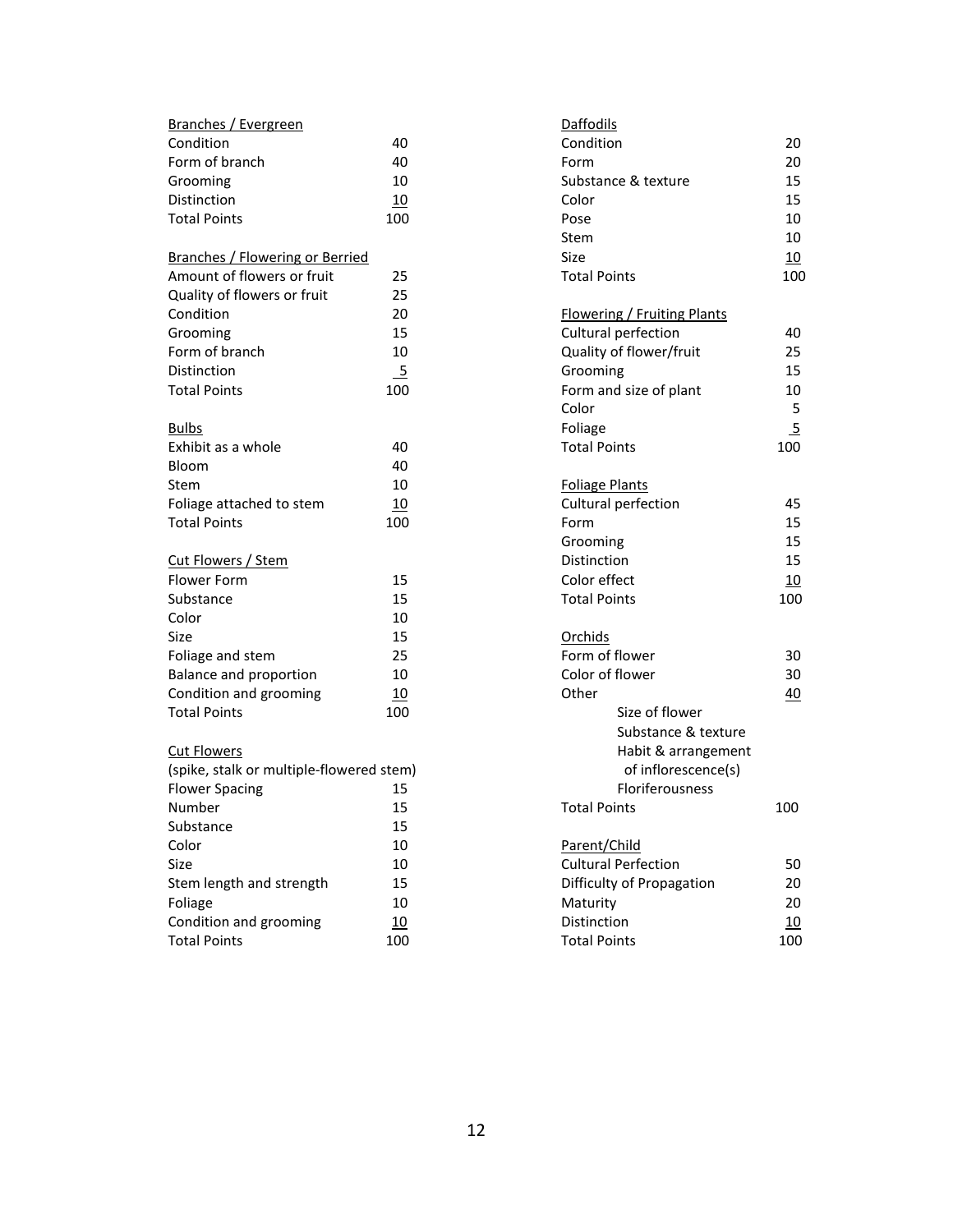### DIVISION II Horticulture Classes

Celebrate Gardens

CUT SPECIMENS Unlimited Entries One stem, spike, or spray

Perennial or Biennial One blooming stem – Any foliage must be attached to the stem

Class 1. *Aquilegia* Class 2. *Dicentra* Class 3. *Helleborus* Class 4. *Polygonatum* Class 5. Other

Bulbs, Corms, Rhizomes and Tubers One blooming stem – Any foliage must be attached to the stem

Class 6. *Allium* Class 7. *Narcissus* Class 8. *Hyacinthus* Class 9. *Muscari* Class 10. *Tulipa* Class 11. Other

Perennials Grown for foliage One stem or leaf

Class 12. *Arum* Class 13. *Heuchera* Class 14. *Hosta – large leaf* Class 15. *Hosta – small leaf* Class 16. Other

Shrubs One branch

#### Class 17. Flowering

- *a. Rhododendron (Azalea)*
- *b. Viburnum*
- c. Other

Class 18. Foliage Class 19. Fruit/Berries/Nuts Class 20. Evergreen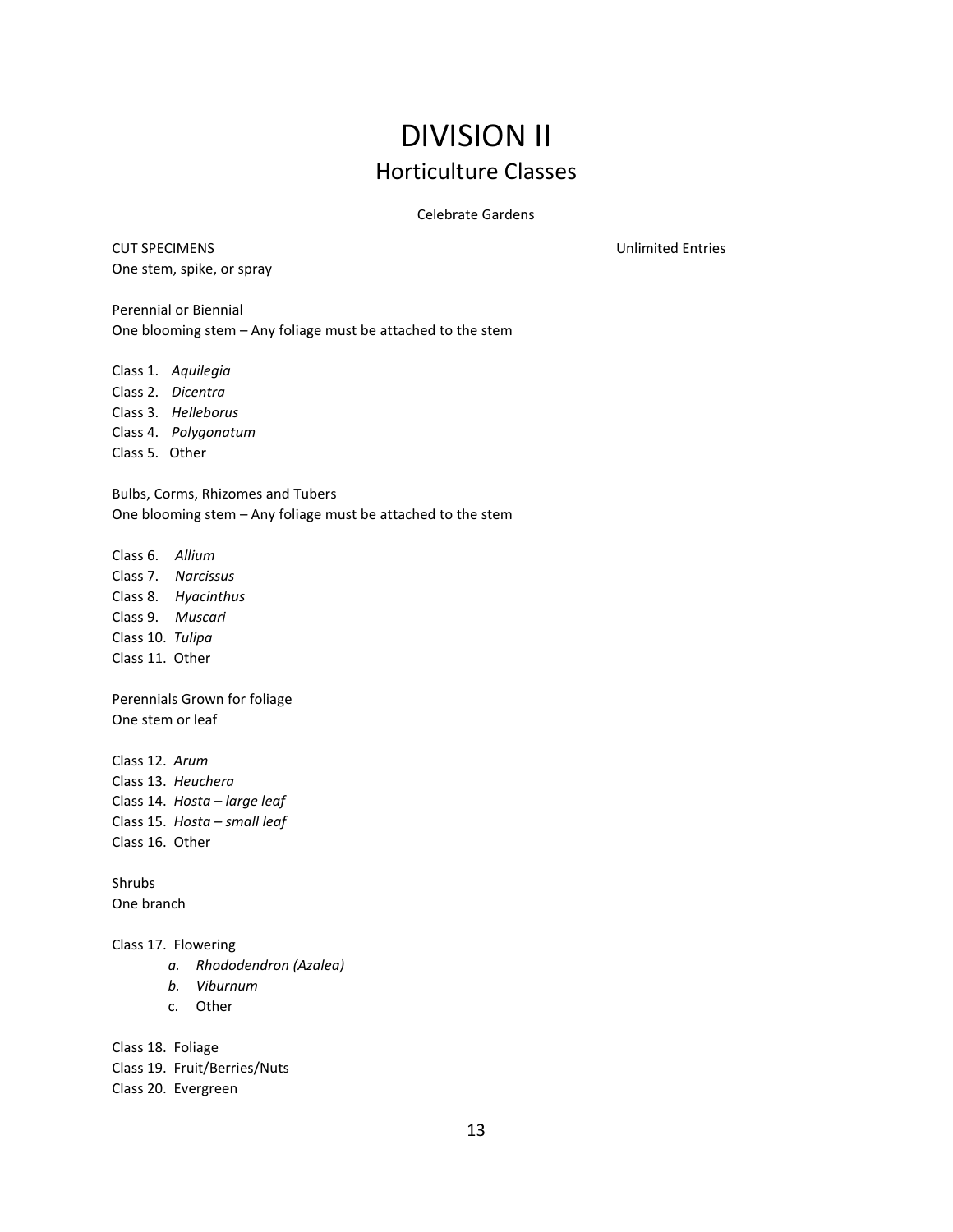14

Container may include more than one plant of the same species or cultivar Class 29. Container 6" or less Class 30. Container over 6" CONTAINER GARDEN

Container may include more than one plant of the same species or cultivar – must be in bloom

#### Spring Terrace Container **1996** Container 1996 Container 1997 Container 1997 Container 1997 Container 1997 Container

Trees One branch

Vines

Class 21. Flowering Class 22. Foliage

Class 24. Evergreen

One branch or stem

Class 25. Flowering Class 26. Foliage

Grown Primarily for Flowers

Class 27. Container 6" or less Class 28. Container over 6"

Grown Primarily for Foliage

Class 23. Fruit/Berries/Foliage

Class 31. A decorative container of any shape for a terrace focal point. Entry to be placed on the floor and must be waterproof and/or include a compatible saucer. To be viewed from all sides. Key card required. No length of ownership requirement. Exhibit must be able to be moved by the stagers.

Class Consultant: Becky Feldman / bec52@aol.com / 317-446-3639

#### Celebrate Circle City 4 Entries

Class 32. A wreath planted with live plants to be displayed on a wreath stand. Stand provided by the committee. Fresh cut flowers and/or dried plant material may be added. Planted size not to exceed 30" in any direction. Viewed from the front. Key card required. No length of ownership requirement.

Class Consultant: Edie Enright / edieenright@mac.com / 317-437-3797

CONTAINER GROWN PLANTS Unlimited Entries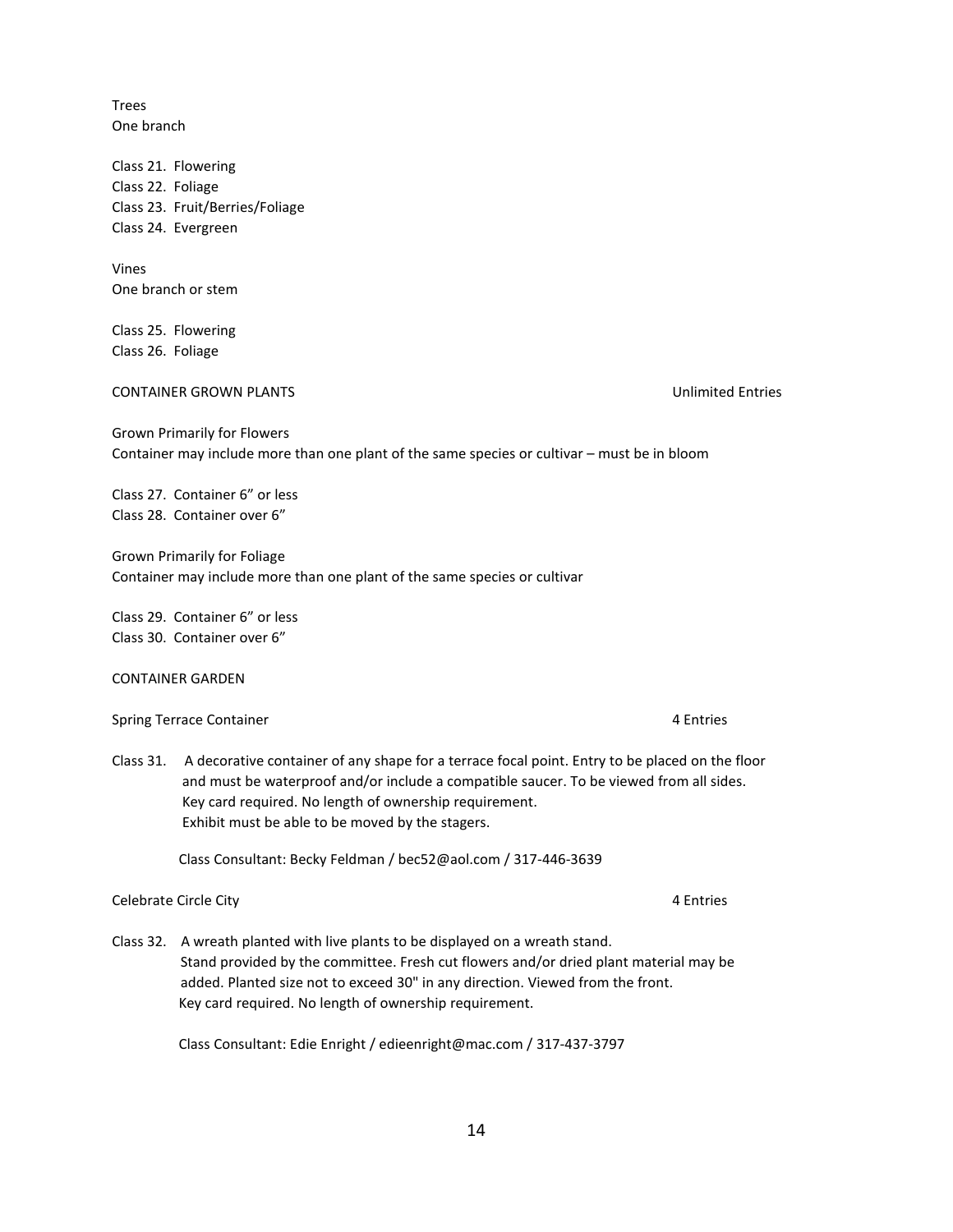#### GRAND OLD PLANTS Unlimited Entries

More than one plant of the same species, variety, or cultivar per container is permitted. All plants in container must be at least 5 years old. The age of the plant must be stated on the entry card. Container may not exceed 14" in any direction. Exhibit must be able to be moved by the stagers.

Class 33. Plants grown for flowers Class 34. Plants grown for foliage

PROPAGATION Unlimited Entries

A plant propagated by the exhibitor and grown for at least 6 months. Propagation information required on a separate 4" x 6" propagation card. Container may not exceed 12" in any direction. Exhibit must be able to be moved by the stagers.

- Class 35. Propagation Single plant propagated by the exhibitor from a seed, cutting, division, or graft.
- Class 36. Parent and Child A specimen exhibited along with its offspring derived from a seed, cutting, division, or graft. Plants will be judged as one unit.

PAR Unlimited Entries

Class 37. An exhibit of exceptional horticultural merit, which does not qualify for entry elsewhere in the Horticulture division. Entries in the Par class must have been owned and grown by the exhibitor for a minimum of one year. Cut specimens, orchids, or hanging baskets are not permitted. Judged against perfection. Container may not exceed 12" in any direction . Exhibit must be able to be moved by the stagers.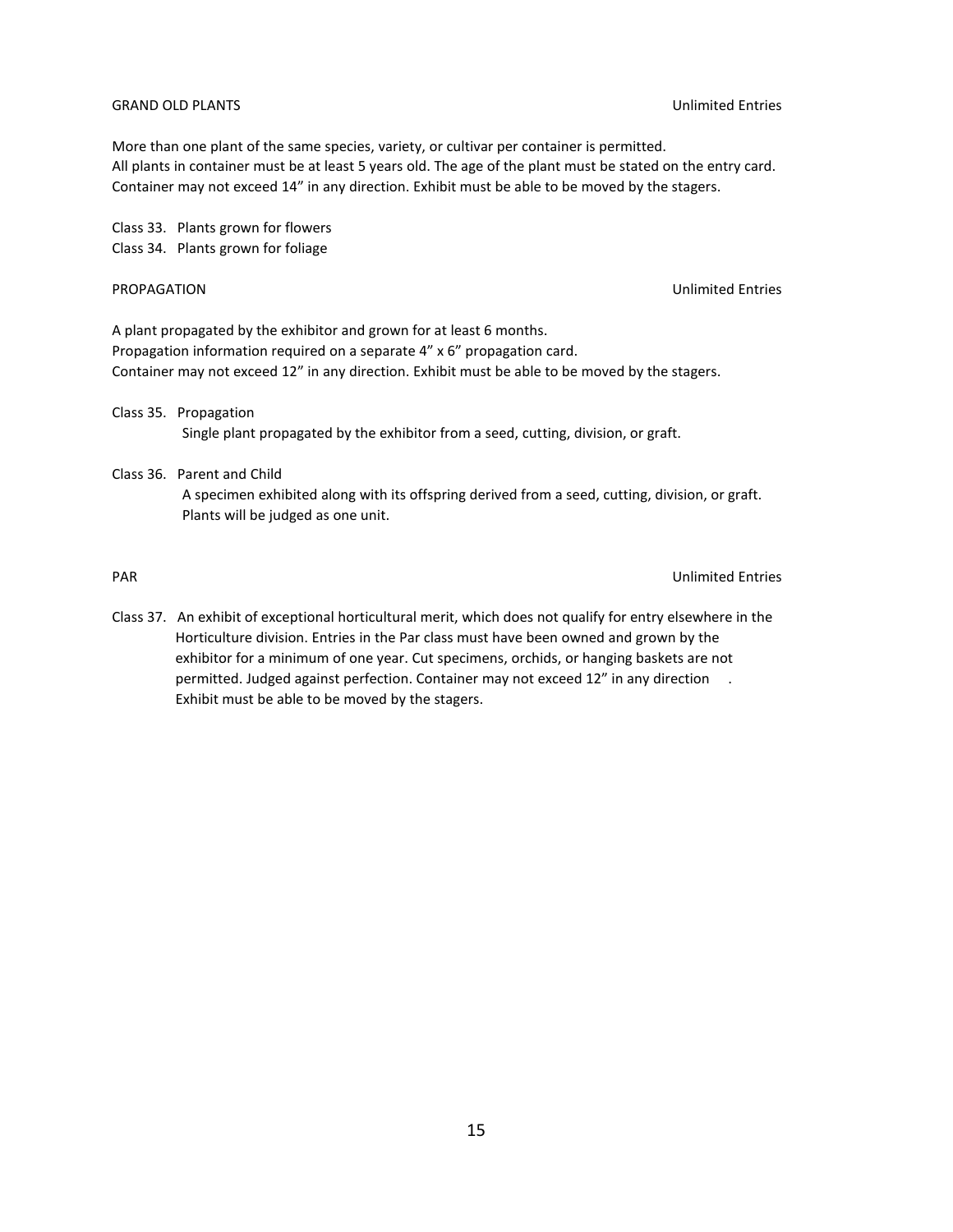### DIVISION III / Division is Filled Photography Guidelines

- 1. Please carefully read and follow the GCA rules, General Information, Division Guidelines, and the Timetable for Exhibitors.
- 2. An exhibitor may make only one entry in a class but may enter one additional class if spots remain open after January 6, 2020.
- 3. Total entries for the show are limited to 36. Advance registration is required by February 15, 2020. Registration for IGC members opens on October 16, 2019. Registration opens for all GCA members on November 1, 2019. Registration will be accepted by email only. The classes will be filled in the order that the registrations are received. Exhibitors will be notified if accepted or not, at the time of registration. Email registration to Anne Shane / [annekshane@gmail.com.](mailto:annekshane@gmail.com)
- 4. If forced to withdraw, an exhibitor must notify the division chairman and find a substitute unless there is a waiting list for the class.
- 5. A printed photograph previously entered in any GCA, GCA Major, Sanctioned Non-GCA Major Show, or a GCA Focus online contest may not be entered again even with slight alterations and reprinting. The same photograph may only be entered in one show at a time.
- 6. Each photograph must be the work of the exhibitor, under whose name it is registered. Mounting and printing may be done professionally. All photographs must be 2-dimensional and printed on paper unless otherwise specified. All post-production must be done before the photograph is printed.
- 7. Editing at any stage must be the work of the exhibitor. This includes enhancement for color or clarity, removal of a part of the image, combining images, or distorting the original subject. Commercial overlays and textures are allowed.
- 8. Photography entries are limited to subjects consistent with The Garden Club of America's interests such as: horticulture, floral design, gardens/landscapes, conservation and the environment, historic preservation, civic improvement, and the natural world. Plant material and/or geological material is required in all classes except for Classes 1 and 6.
- 9. Photographs in all classes must be in color with the exception of Class 5, which calls for a grayscale image with selective use of one color.
- 10. Photographs must be mounted on black foam core cut to the exact size of the image (flush mounting) with no over-matting. The size of the overall perimeter must be a minimum of 50" and not exceed 72". Maximum horizontal dimension of the entry should not exceed 18". The surface finish is the choice of the exhibitor. Glass, matting, and framing are not permitted.
- 11. Photography entry forms may be found on pages 25-26 of this schedule. Two copies are to be submitted with each finished photograph and must include the exhibitor's name, garden club, zone, email address, physical address, phone number, and class entered. One entry form is to be attached to the back of the photograph. The top of the photograph must be indicated. A duplicate loose copy of the entry form must accompany the entry (allowing the statement of intent and other information to be accessible after the entry is installed). Identification of plant material on the entry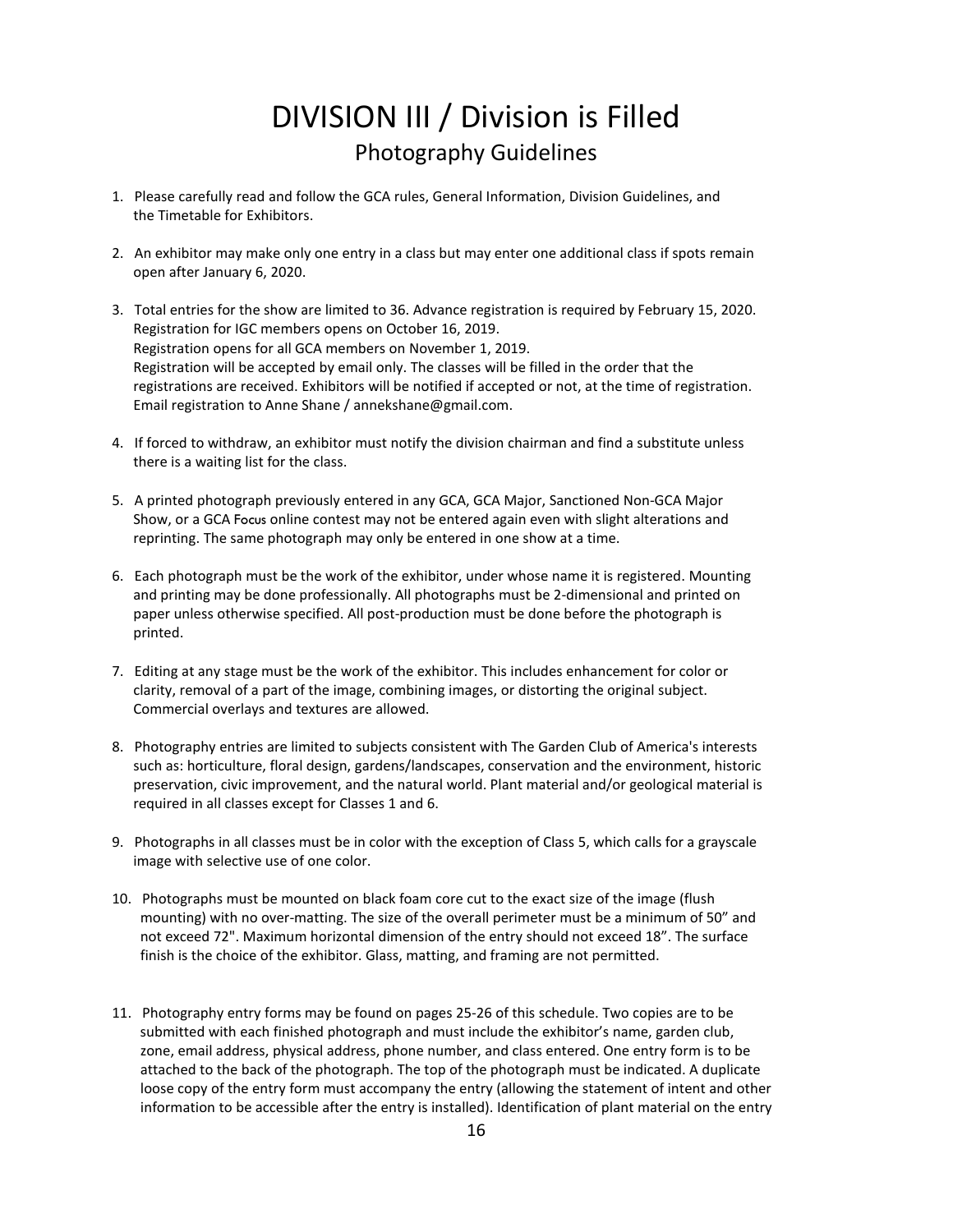form is not required for all classes but encouraged whenever possible.

- 12. An optional title and/or or brief statement of intent may be included on the entry form and must be no more than 25 words.
- 13. The division chairman will provide an entry card to be staged with each photograph.
- 14. Photographs will be hung against a black background.
- 15. Photographs should be delivered or mailed after March 1, 2020 and must be received no later than March 21, 2020. Photographs should be delivered or mailed to Anne Shane / 6355 Oxbow Way, Indianapolis, IN 46220. Receipt of photograph will be acknowledged by email. Please direct delivery questions to Anne Shane / [annekshane@gmail.com](mailto:annekshane@gmail.com) / 317-443-8892.
- 16. All photographs will be passed by the photography committee to verify that class specifications have been met. If a photograph is not passed, the exhibitor will be notified and allowed, if time permits, to send a replacement photograph.
- 17. Only the photography committee may reclassify an entry and only with the permission of the exhibitor. The photography committee and/or the judges may subdivide a class.
- 18. Only appropriate images of a child or children should be submitted to, passed, and exhibited in the Photography Division and published in Focus. Featuring identifiable people (other than in street scenes) in photographs is discouraged as GCA requires a release.
- 19. Although discouraged, if a photograph is to be returned, the exhibitor must provide a self addressed, **prepaid** return label, envelope, and packing material, if required. No boxes please. Any award received will be noted on the back of the mount before it is returned.
- 20. The scale of points by which the classes are to be judged:

|     | All other classes       |            |
|-----|-------------------------|------------|
| 30  | Creativity              | 25         |
| 20  | Composition             | 25         |
| 25  | <b>Technical Merit</b>  | 20         |
| 10  | Distinction             | 20         |
| 15  | Interpretation of Theme | <u> 10</u> |
| 100 | <b>Total Points</b>     | 100        |
|     |                         |            |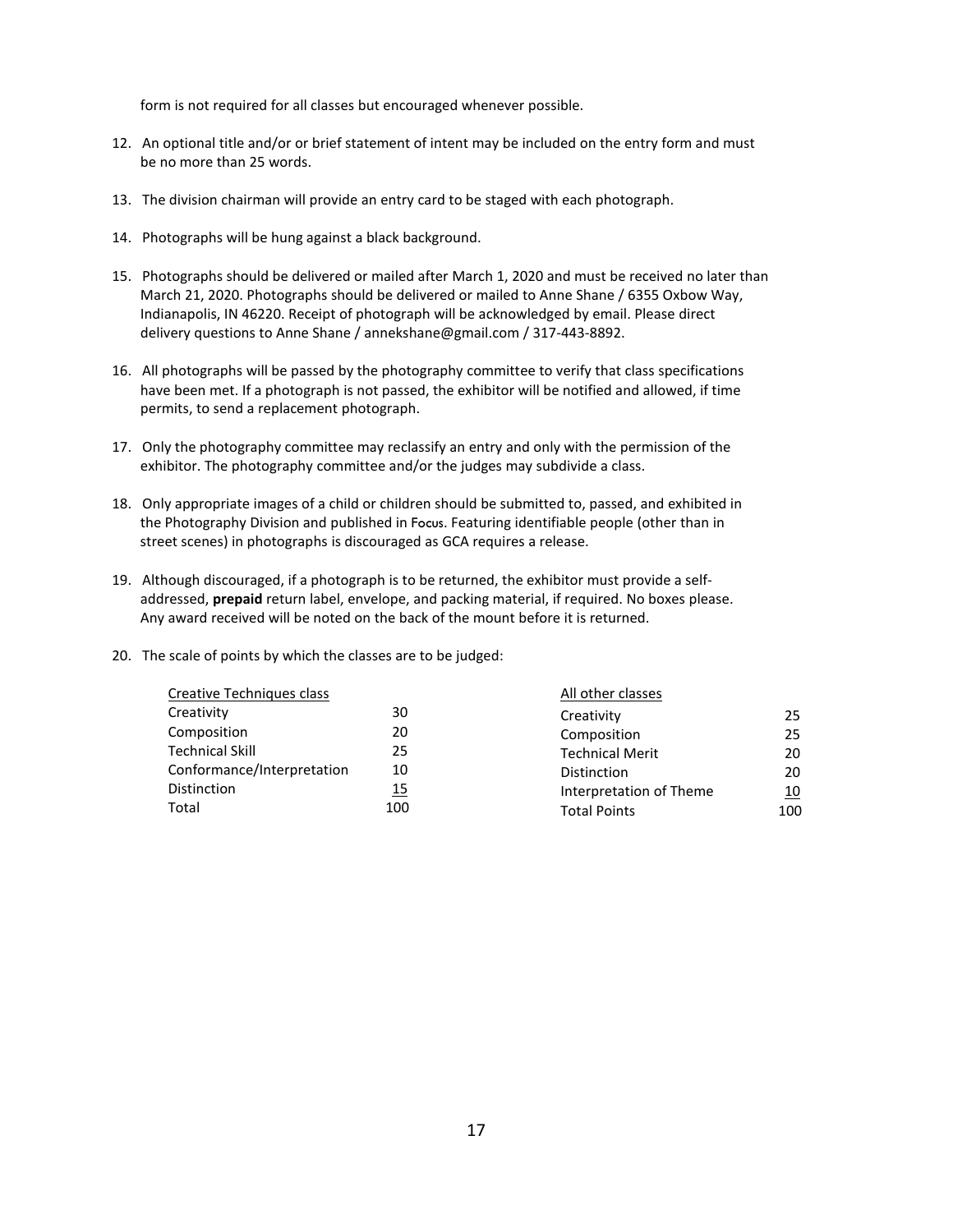### DIVISION III / All Classes are Filled Photography Classes

#### Celebrate Light

| Class 1. Celebrate Indy<br>A photo depicting iconic Indianapolis. Entries limited to members of the Indianapolis Garden Club.<br>Plant material not required.                                            | 6 Entries |
|----------------------------------------------------------------------------------------------------------------------------------------------------------------------------------------------------------|-----------|
| Class 2. Celebrate Beauty<br>A close-up photo of a flower or flowers.                                                                                                                                    | 6 Entries |
| Educational note: a photo taken close to the subject or with a long focal-length lens to permit a<br>close and detailed view of the object. The object fills most of the frame. (GCA FS&JG 2020 edition) |           |
| Class 3. Celebrate History<br>A photo of a landscape which features a monument. Plant material required.                                                                                                 | 6 Entries |
| Class 4. Celebrate Speed<br>A photo which is shot to capture movement. Plant material required.                                                                                                          | 6 Entries |
| Class 5. Celebrate Creativity<br>A photo which is manipulated to selectively use a single color in an otherwise grayscale image.<br>It is not monochrome. Plant material required.                       | 6 Entries |
| Educational note: This type of photograph is defined as a "Color Splash," (or Spot Color or<br>Selective Color) in the GCA FS&JG Glossary.                                                               |           |
| Class 6. Celebrate Progress<br>A photo of a cityscape or urban landscape. Plant material not required.                                                                                                   | 6 Entries |
| Division III Class Consultants: Pam Mahoney / pammahoney8021@gmail.com / 317-501-7009                                                                                                                    |           |

Anne Shane / [annekshane@gmail.com](mailto:annekshane@gmail.com) / 317-443-8892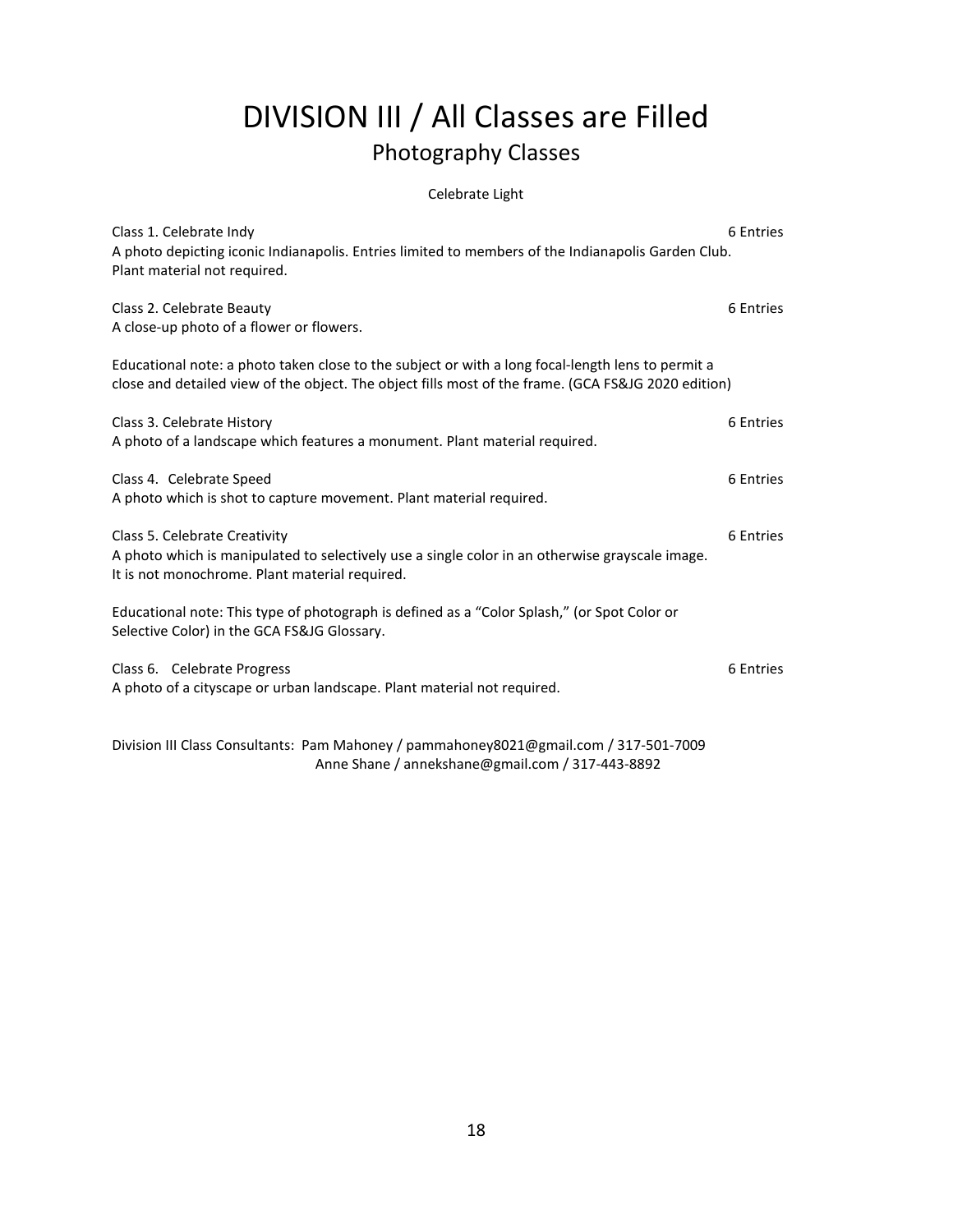### DIVISION V Education

#### **Education Guidelines**

Please carefully read and follow the GCA Rules, General Information, and Timetable for Exhibitors

#### **Conservation/Horticulture Education Exhibit**

What was once the darling of landscape design for both urban and residential gardens has evolved into one of Indiana's most invasive species. The Bradford Pear was celebrated as the perfect tree but is now an invasive that chokes out native trees and plants. Thus, native insects, pollinators, birds and wildlife cannot be properly supported.

#### **Statement of Intent**

This exhibit demonstrates that consumer choices for creating native plant gardens create patches of habitat that collectively affect and sustain our Indiana pollinators, birds, and wildlife.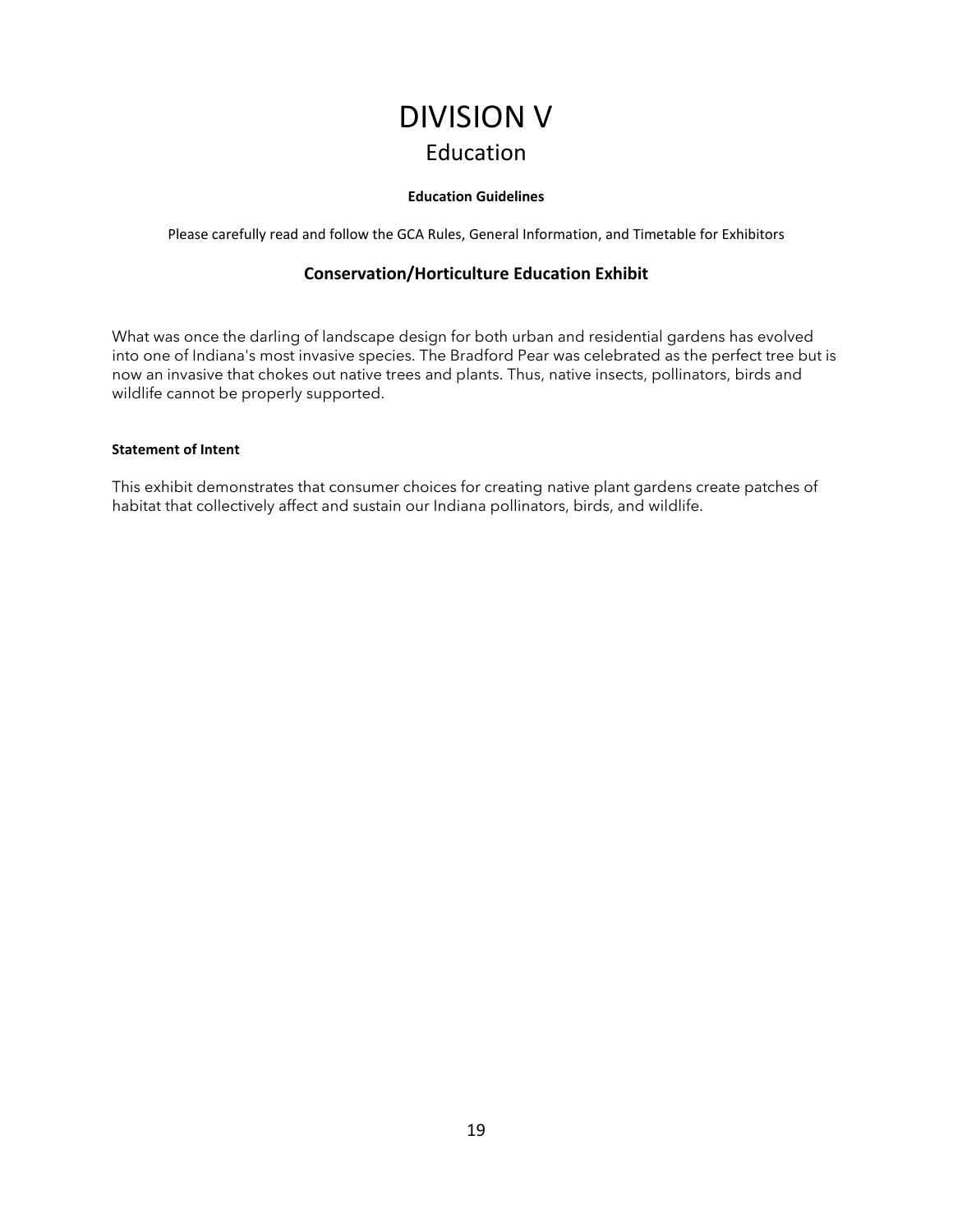### **GCA FLOWER SHOW AWARDS**

GCA Flower Show Awards described below have been applied for and will be presented if merited.

#### **Division I, Floral Design**

**Best in Show Floral Design** is selected from first place winners in the division.

The **Dorothy Vietor Munger Award** may be awarded to members of The Garden Club of America clubs in competitive Floral Design classes at a GCA Flower Show. It is offered in recognition of creative work of outstanding beauty using predominantly fresh plant material. The design must have placed first, second, or third. Challenge class entries are not eligible. The award is not a substitute for Best in Show and will be given at the discretion of the judges.

The **Harriet DeWaele Puckett Creativity Award** may be awarded to members of GCA clubs or non-members in recognition of a uniquely skillful and creative response to an imaginative schedule in Floral Design. It will be given for an innovative and interpretive entry, which, although it abides by the principles of good design, goes beyond traditional period arrangement to whatever art form the exhibitor(s) chooses. The design must have placed first, second, or third in the Floral Design Division of a GCA Flower Show. An entry in any challenge class is not eligible to receive this award. The award is not a substitute for Best in Show and will be given at the discretion of the judges.

The **Sandra Baylor Novice Floral Design Award** may be given at a GCA Flower Show to an exhibitor who is a member of a GCA club and who has never won first place, or a GCA Special Award in the Floral Design Division of a GCA Flower Show, GCA Major Flower Show or Sanctioned Non-GCA Major Flower Show. It shall be awarded to an individual novice exhibitor for a unique and skillful response to the schedule. Novice entries placing first, second, or third in any competitive class, including challenge classes, are eligible for this award.

#### **Division II, Horticulture**

**Best in Show Horticulture** is selected from first place winners in the division.

The **Catherine Beattie Medal** may be awarded for a horticulture entry distinguished by its vibrancy, prime condition, and perfection of grooming. The exhibitor must have owned and grown the exhibit for at least six months. The medal may be awarded for a single plant, collection of plants, container garden, or cut specimen, but only if there is an exhibit worthy of the honor. It may be awarded to members of GCA clubs only; individual, joint, and club entries are eligible. The award should not be considered as a substitute for Best in Show. The medal may not be awarded to the same exhibit more than once; however, offspring of a Beattie winner are eligible to receive the award.

The **GCA Novice Award in Horticulture** may be awarded for an outstanding exhibit to a member of a GCA club who has never won first place or a GCA Special Award in the horticulture division in a GCA Flower Show, GCA Major Flower Show or Sanctioned non-GCA Major Flower Show. Novice entries placing first, second, or third are eligible for this award.

The **Clarissa Willemsen Horticulture Propagation Award** may be awarded for a horticulture entry distinguished by its prime condition, flawless grooming and difficulty of propagation. The entry must have been propagated and grown by the exhibitor for at least six months. This award may be given for a single rooted plant or a collection of rooted plants. The dates and method of propagation must be recorded on an accompanying propagation card. The entry must have placed first, second, or third at a GCA Flower Show. The award may not be given to the same exhibit more than once.

The **Rosie Jones Horticulture Award** may be presented to a horticulture entry of exceptional visual appeal that reflects the spirit of growing with joy and enthusiasm and inspires others to propagate, grow, show and share horticulture. An exhibit that has been propagated by the exhibitor will be given special consideration but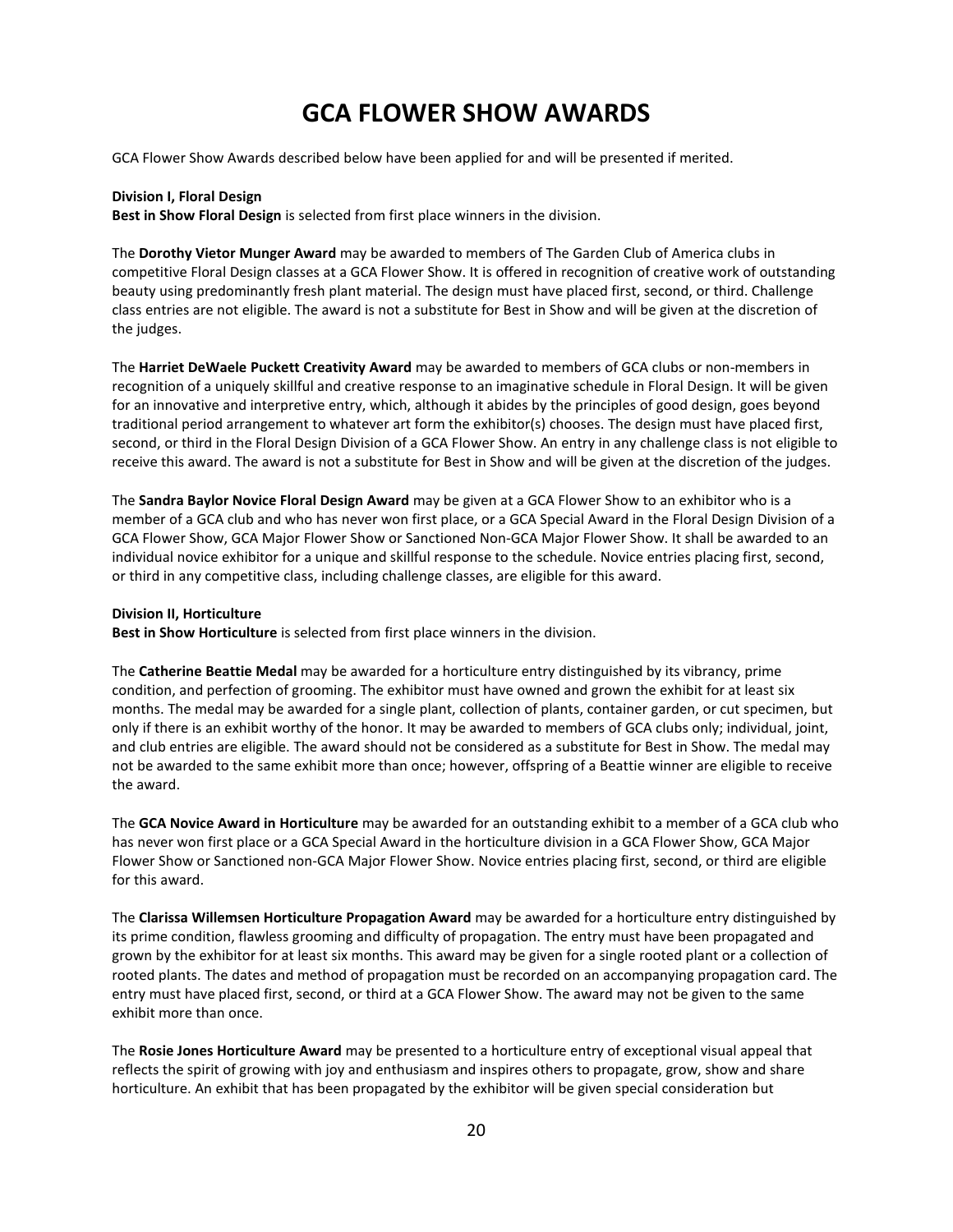propagation is not a requirement. Perfection, while always desirable, is not a primary criterion. This award celebrates the ineffable joy inherent in the beauty and pursuit of horticulture.

#### **Division III, Photography**

**Best in Show Photography** is selected from first place winners in the division.

The **GCA Novice Award in Photography** may be awarded for an outstanding exhibit to a member of a GCA club who has never won first place or a GCA Special Award in the photography division in a GCA Flower Show, GCA Major Flower Show or Sanctioned non-GCA Major Flower Show. Novice entries placing first, second, or third are eligible for this award.

The **Photography Creativity Award** may be awarded at a GCA Flower Show to a member of a GCA club in recognition of creative and technical excellence in response to the theme of the schedule. The entry must have placed first, second, or third.

#### **Division V, Education**

#### For exhibits

The **Ann Lyon Crammond Award** may be presented at a GCA Flower Show to an outstanding educational exhibit, which best educates the public about gardens. Any educational exhibit, which increases the appreciation of any aspect of plants, gardens, or landscape design, may be considered for this award. The award may be given to GCA club members, member clubs, non-members or other organizations.

The **Marion Thompson Fuller Brown Conservation Award** may be presented for an outstanding conservation exhibit at a GCA Flower Show. The award recognizes an exhibit of exceptional educational and visual merit, which increases knowledge and awareness of the environment. The exhibit should emphasize environmental concerns and may demonstrate conservation practices. Plant material may or may not be used and, when appropriate, must be clearly identified. Protected material may be included if such materials are identified as protected and not collected in the wild. The award may be given to The Garden Club of America clubs, club members, non-members or other organizations.

#### **Overall**

#### **Education Award**

The **Education Award** may be presented to an entry, a class, a division or an entire show for an exhibit of exceptional merit which educates the public in keeping with the purpose statement of the GCA. This award may be given to GCA clubs and GCA club members.

**Judges' Commendation(s)** may be given to an entry, class, section, special exhibit or other aspect of the show that is of exceptional merit.

**Award of Appreciation** may be given to thank an exhibitor or group for participation. The award may also be given to non-judged classes.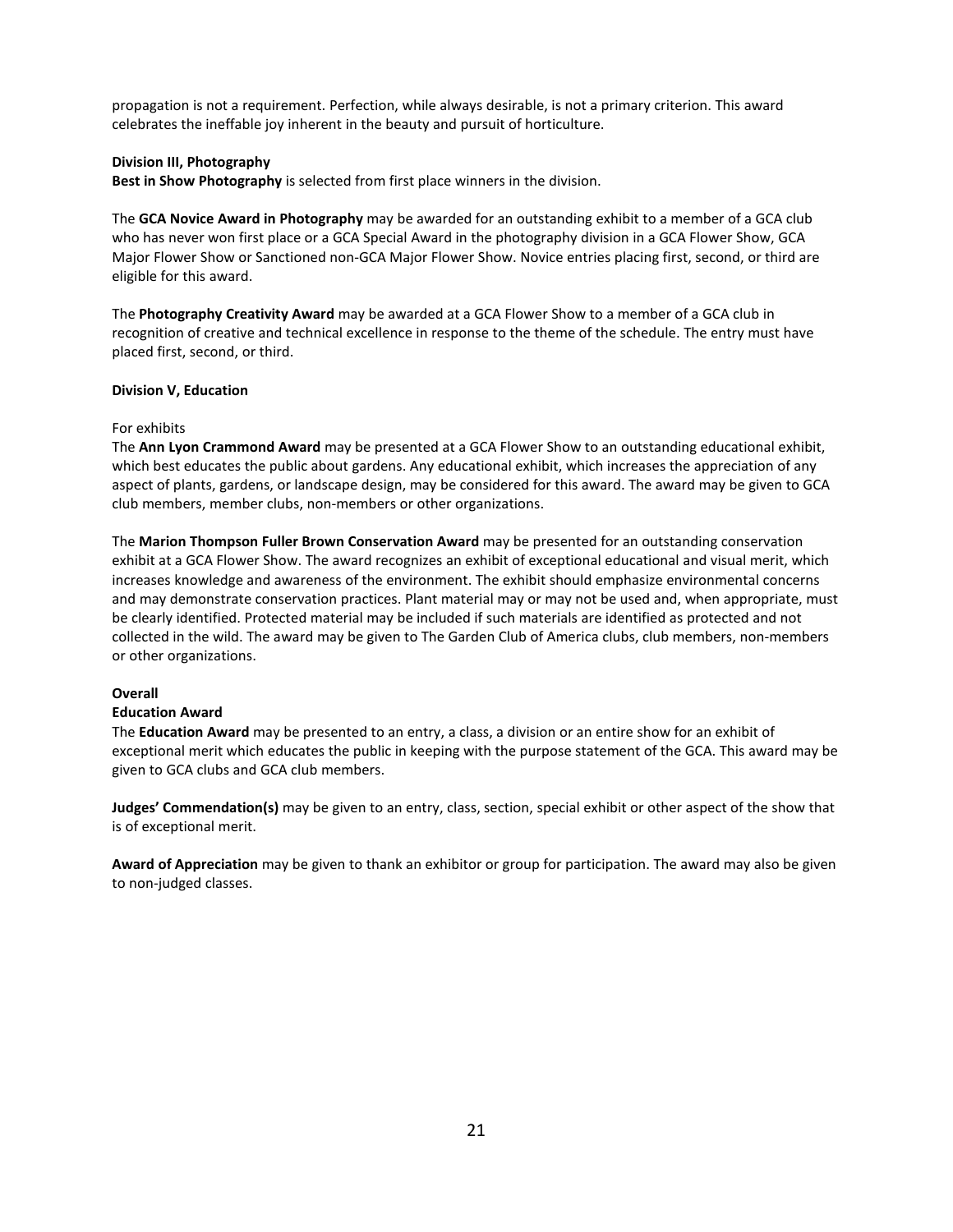#### **Indianapolis Garden Club Awards**

#### **Floral Design**

The floral design that best depicts the show's theme of Celebration.

#### **Horticulture**

IGC member with the most entries in the Horticulture Division II.

Most unusual specimen in Horticulture Division II.

#### **Photography**

The photo that best depicts the show's theme of Celebration. Eligibility limited to IGC members.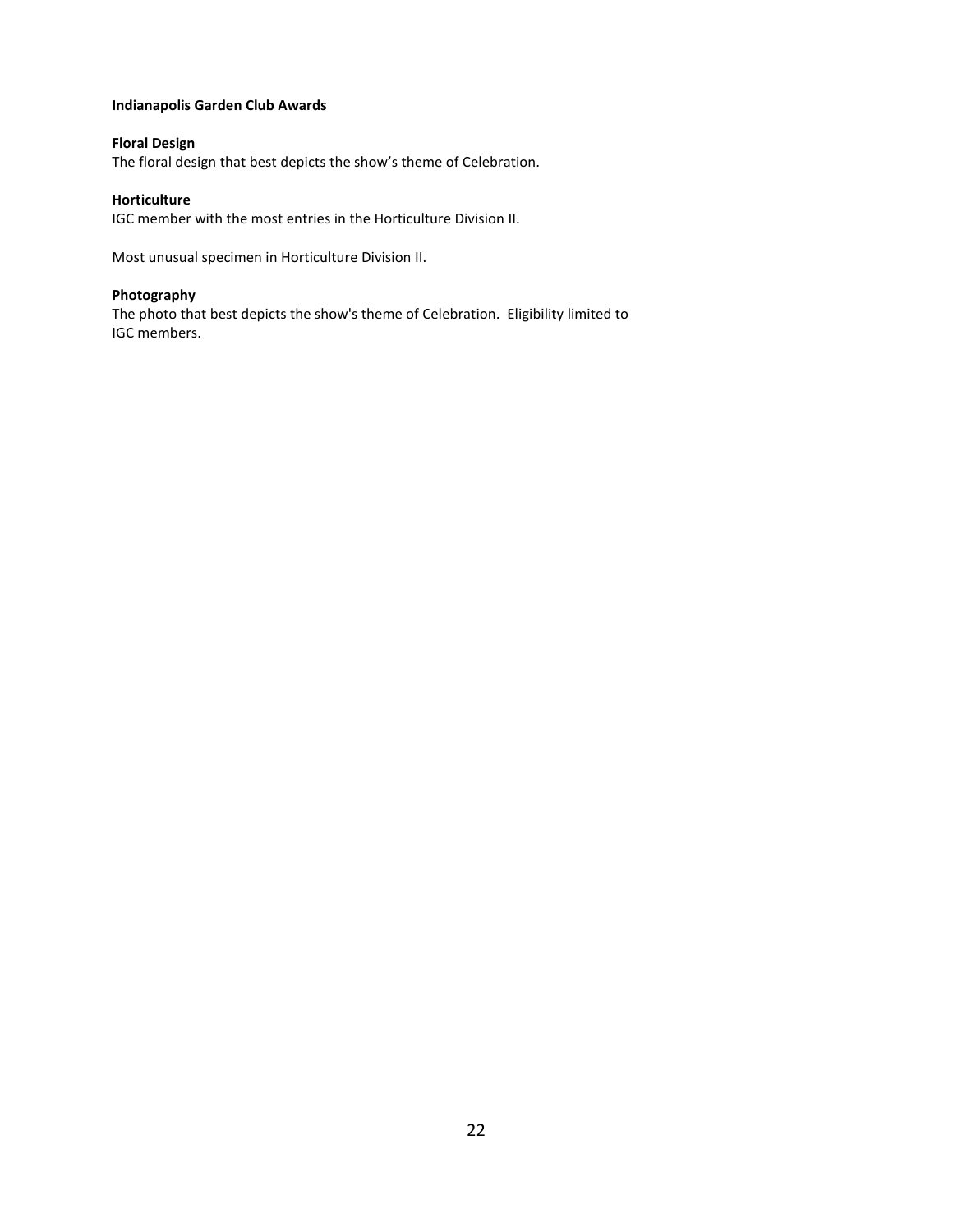DIVISION I / Celebrate Design Floral Design Registration Form

Please complete one registration per entry. Registration Deadline: March 1, 2022

PLEASE PRINT USING BLOCK LETTERS Date: \_\_\_\_\_\_\_\_\_\_\_\_\_\_\_\_\_\_\_\_\_\_\_\_\_\_\_\_\_\_\_\_\_ Name: \_\_\_\_\_\_\_\_\_\_\_\_\_\_\_\_\_\_\_\_\_\_\_\_\_\_\_\_\_\_\_\_\_\_\_\_\_\_\_\_\_\_\_\_\_\_\_\_\_\_\_\_\_\_\_\_\_\_\_\_\_\_\_\_\_\_\_\_\_\_\_\_\_\_\_\_\_\_\_\_\_\_\_\_\_\_ GCA Club/Zone: \_\_\_\_\_\_\_\_\_\_\_\_\_\_\_\_\_\_\_\_\_\_\_\_\_\_\_\_\_\_\_\_\_\_\_\_\_\_\_\_\_\_\_\_\_\_\_\_\_\_\_\_\_\_\_\_\_\_\_\_\_\_\_\_\_\_\_\_\_\_\_\_\_\_\_\_\_ Address: \_\_\_\_\_\_\_\_\_\_\_\_\_\_\_\_\_\_\_\_\_\_\_\_\_\_\_\_\_\_\_\_\_\_\_\_\_\_\_\_\_\_\_\_\_\_\_\_\_\_\_\_\_\_\_\_\_\_\_\_\_\_\_\_\_\_\_\_\_\_\_\_\_\_\_\_\_\_\_\_\_\_\_\_ Phone: \_\_\_\_\_\_\_\_\_\_\_\_\_\_\_\_\_\_\_\_\_\_\_\_\_\_\_ Email: \_\_\_\_\_\_\_\_\_\_\_\_\_\_\_\_\_\_\_\_\_\_\_\_\_\_\_\_\_\_\_\_\_\_\_\_\_\_\_\_\_\_\_\_\_\_\_\_\_\_\_\_\_\_\_\_\_\_\_\_\_\_\_\_\_\_\_\_\_\_\_\_\_\_\_\_\_\_\_\_\_\_\_\_\_\_\_ Novice? Please Circle: YES NO (individual exhibitor only) A novice is an individual exhibitor who has not won a first place ribbon or a GCA Special Award in Floral Design in a GCA Flower Show, GCA Major Flower Show, or Sanctioned Non GCA Major Flower Show. If your novice status changes before the date of this show, please notify the division chairman or class consultant.

| First Choice: | Class Number and the class of the control of the control of the control of the control of the control of the c | Class Title                 |
|---------------|----------------------------------------------------------------------------------------------------------------|-----------------------------|
|               | Second Choice: Class Number                                                                                    | Class Title _______________ |

To be completed by exhibitor(s) and emailed to: Michelle Rogers / [mldrdr@hotmail.com](mailto:mldrdr@hotmail.com)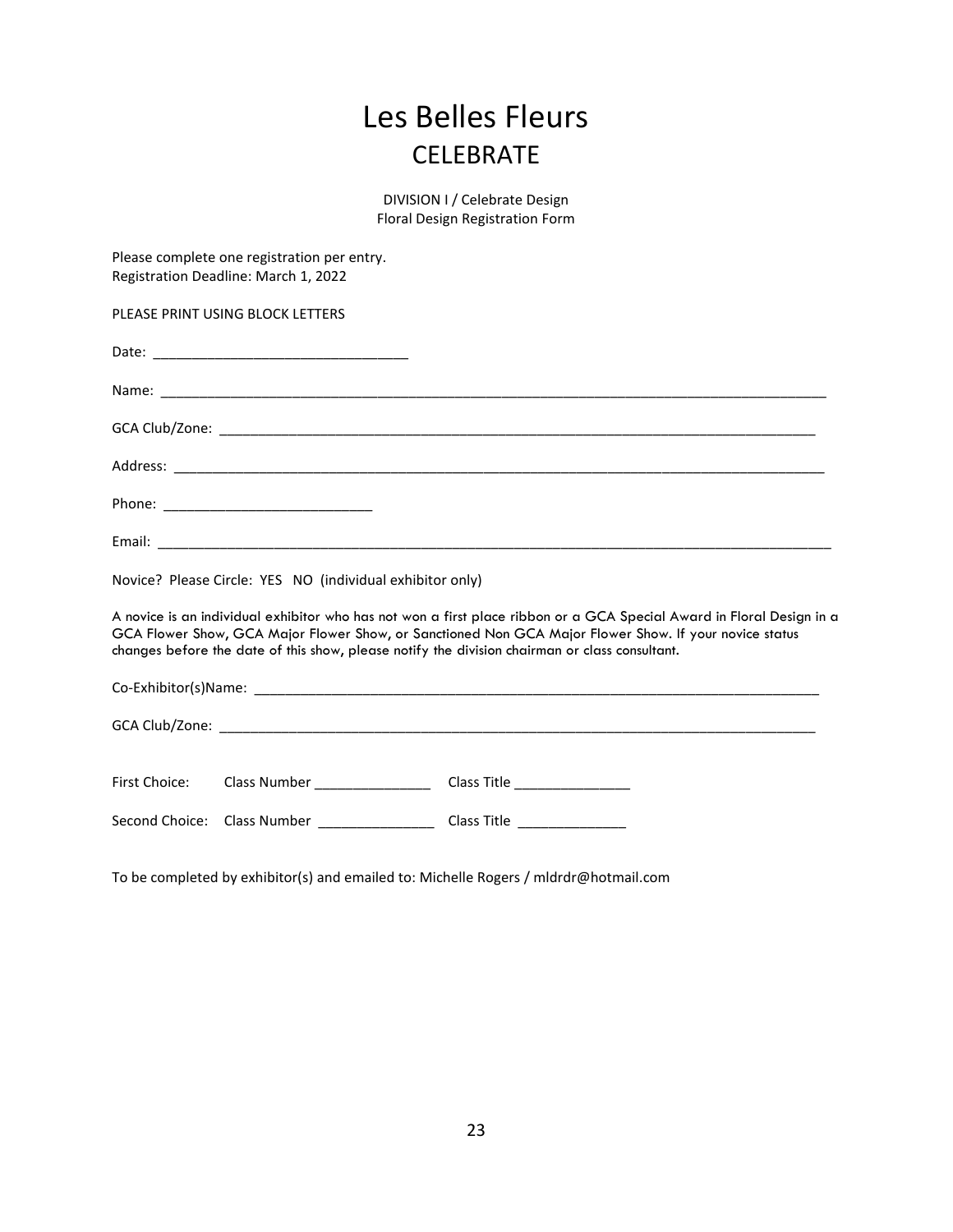DIVISION II / Celebrate Gardens Horticulture Registration Form

Please complete one registration per entry Registration Deadline for classes 31 & 32: March 1, 2022

PLEASE PRINT USING BLOCK LETTERS

| Novice? Please Circle: YES NO |                                                                                                                                                                                                                                                                                                                                  |
|-------------------------------|----------------------------------------------------------------------------------------------------------------------------------------------------------------------------------------------------------------------------------------------------------------------------------------------------------------------------------|
|                               | A novice is an individual exhibitor who has not won a first place ribbon or a GCA Special Award in Horticulture in a<br>GCA Flower Show, GCA Major Flower Show, or Sanctioned Non GCA Major Flower Show. If your novice status<br>changes before the date of this show, please notify the division chairman or class consultant. |
|                               | First Choice: Class Number _________________________ Class Title ___________________________________                                                                                                                                                                                                                             |
|                               |                                                                                                                                                                                                                                                                                                                                  |

To be completed by exhibitor and emailed to: Jessica Stokely / jstokely@iquest.net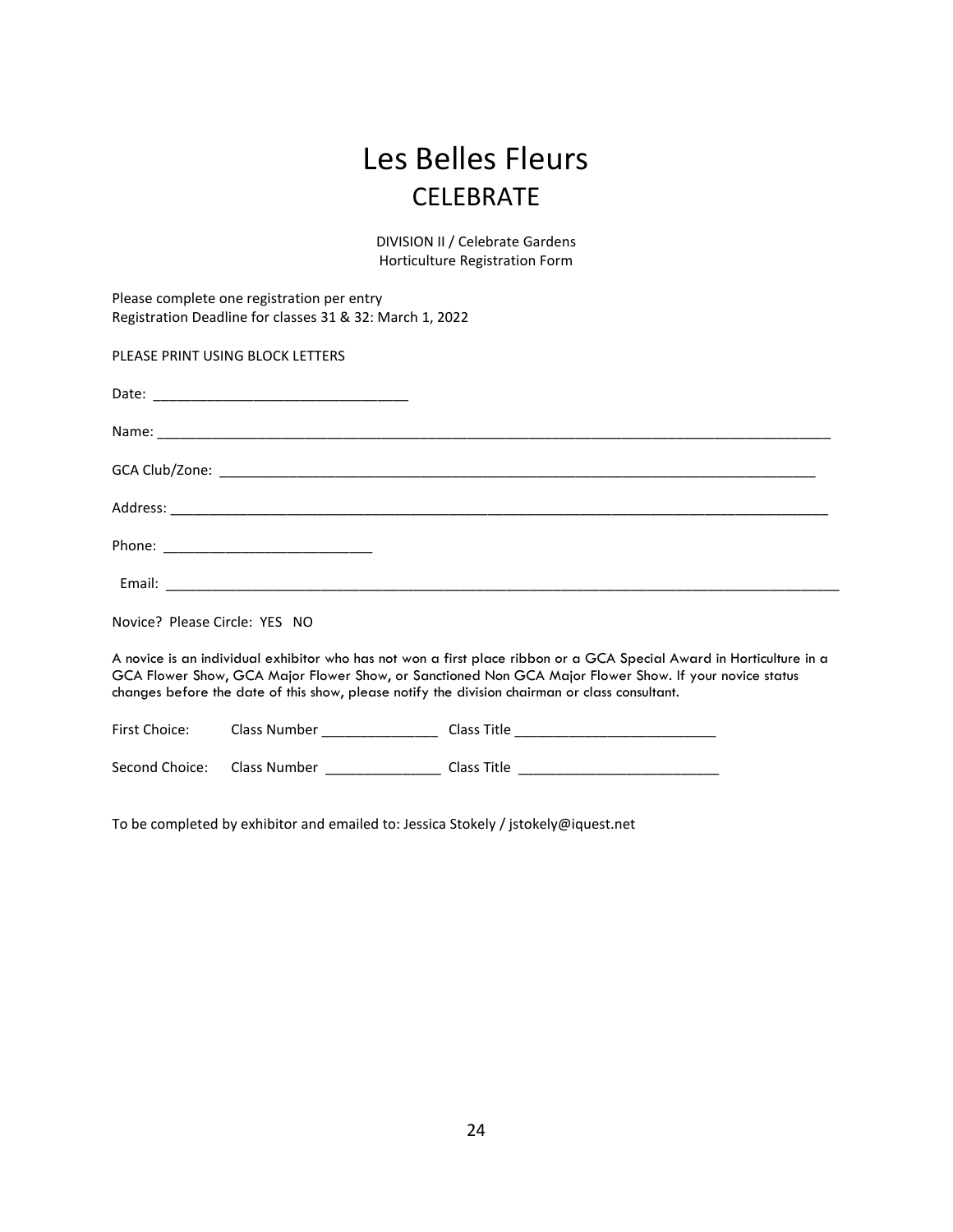DIVISION III / Celebrate Light Photography Registration Form

To be completed by exhibitor and emailed to: Anne Shane / [annekshane@gmail.com](mailto:annekshane@gmail.com)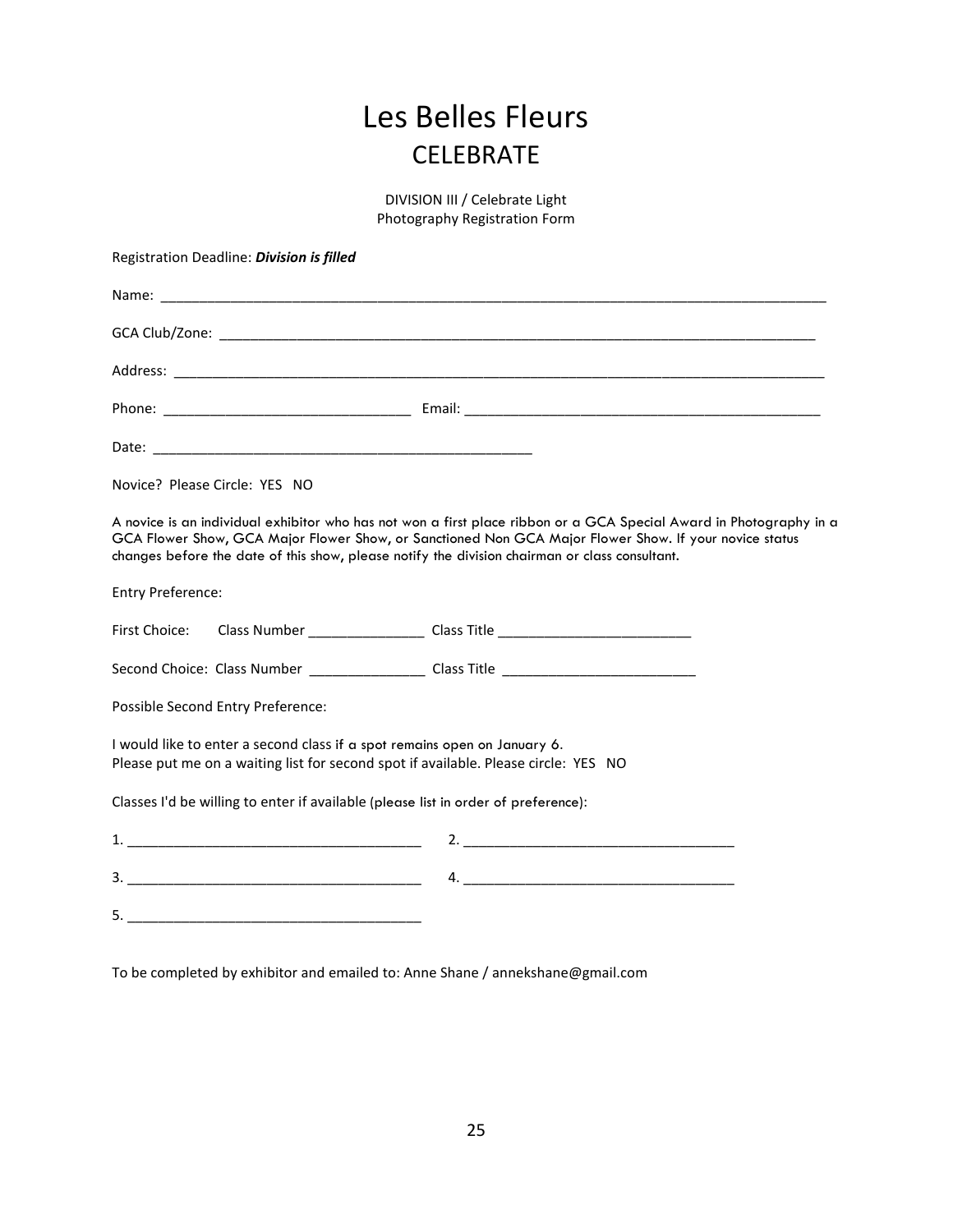DIVISION III / Celebrate Light Photography Entry Form

 $\uparrow$  TOP  $\uparrow$ 

Please make 2 copies of this form. One must be affixed to the back of the photograph mounting when entry is mailed or submitted with top of photo indicated. A second, loose copy should be included with your photo for administrative use.

Photograph Entry Deadline: *Division is filled*

| Novice? Please Circle: YES NO                                                                                                                                                                                                                                                                                                   |  |
|---------------------------------------------------------------------------------------------------------------------------------------------------------------------------------------------------------------------------------------------------------------------------------------------------------------------------------|--|
| A novice is an individual exhibitor who has not won a first place ribbon or a GCA Special Award in<br>Photography in a GCA Flower Show, GCA Major Flower Show, or Sanctioned Non GCA Major Flower Show.<br>If your novice status changes before the date of this show, please notify the division chairman or class consultant. |  |
|                                                                                                                                                                                                                                                                                                                                 |  |
|                                                                                                                                                                                                                                                                                                                                 |  |
|                                                                                                                                                                                                                                                                                                                                 |  |
|                                                                                                                                                                                                                                                                                                                                 |  |

Prepaid, self-addressed return envelope with label has been provided? Please Circle: YES NO

Send completed registration form and photograph to: Anne Shane / 6355 Oxbow Way, Indianapolis, IN 46220 / 317-443-8892 / [annekshane@gmail.com](mailto:annekshane@gmail.com)

Suggested Shipping Instructions:

Wrap your mounted image between 2 suitable pieces of foam core (this is very light) or non-bendable cardboard. Use one or two bubble wrap envelopes that are several inches larger than your images. (Smaller envelopes are too tight to easily get images in and out with their various wrappings.) Please do not use boxes.

Although discouraged, if a photograph is to be returned, the exhibitor must provide a self-addressed, prepaid return label and unused bubble wrap envelope. This can be folded and included with the entry. Foam core or cardboard inserts will be stored and used for return mailing. Any award received will be noted on the back of the mount before it is returned. Indianapolis Garden Club is not responsible for damage which may occur during mailing.